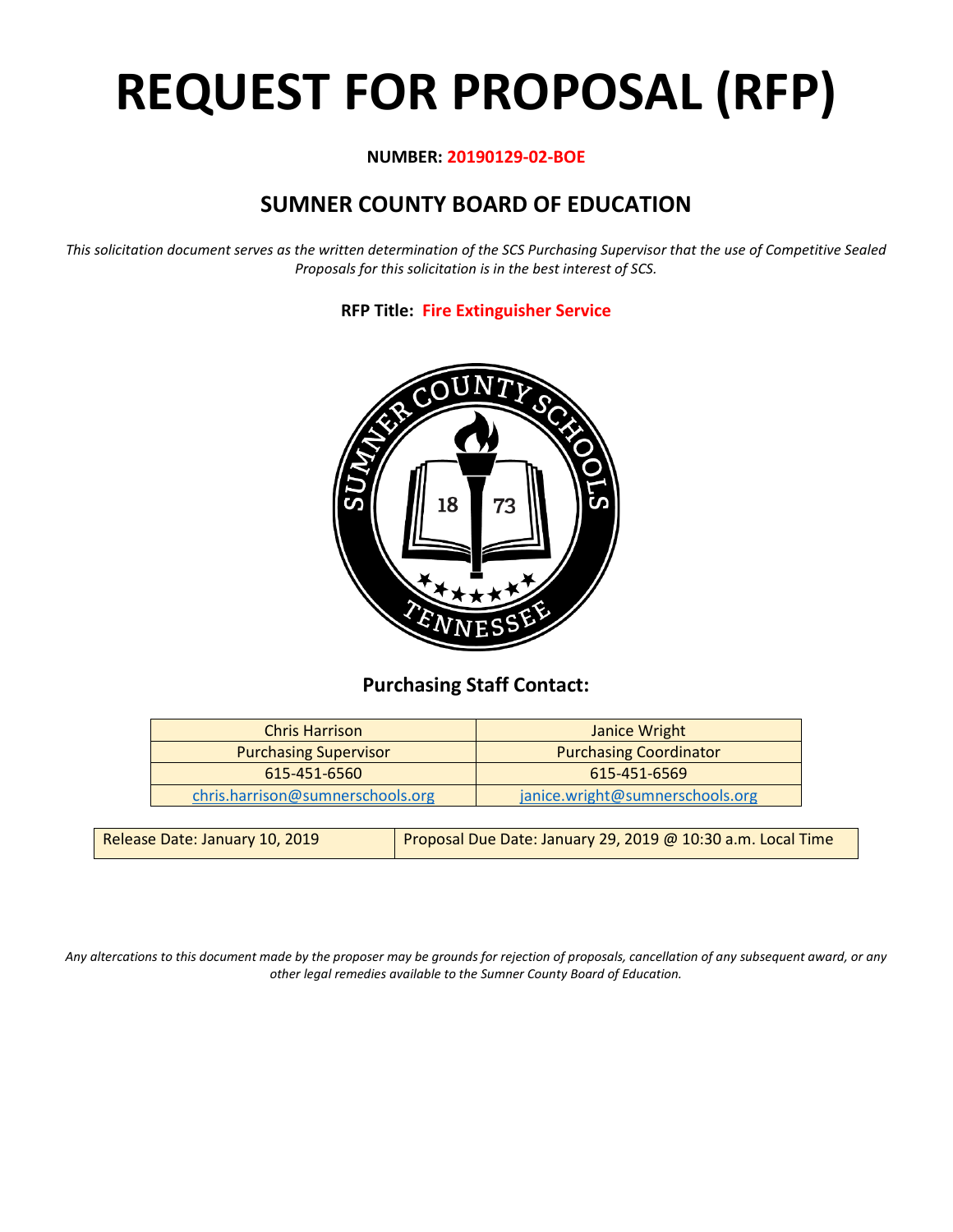# **NOTICE TO PROPOSERS**

There may be one or more amendments to this RFP. In order to receive communication for any such amendments issued specifically to this RFP, the proposer must provide a Notice of Intent to Propose to the Sumner County Board of Education (SCS) Purchasing Department. The proposer must utilize this form when submitting notice. The notice may be sent by email to: Purchasing Office, purchasing@sumnerschools.org. SCS will send amendments only to those proposers which complete and return this information by the deadline list in the RFP Schedule of Events (Section 4).

| <b>RFP Number:</b>      | 20190129-02-BOE Fire Extinguisher Service                         |
|-------------------------|-------------------------------------------------------------------|
| Company Name:           |                                                                   |
| <b>Mailing Address:</b> |                                                                   |
|                         |                                                                   |
|                         |                                                                   |
| Phone Number:           |                                                                   |
| <b>Contact Person:</b>  |                                                                   |
| Email Address:          |                                                                   |
|                         |                                                                   |
| Authorized Signature    |                                                                   |
| <b>Printed Name</b>     | <u> 1980 - Johann John Stone, mars eta biztanleria (h. 1980).</u> |
| Date                    |                                                                   |

Emailed amendments will be sent in a Microsoft Word (Office for Windows) or Portable Document Format (pdf) format. Any alterations to the document made by the proposer may be grounds for rejection of proposal, cancellation of any subsequent award or any other legal remedies available to the Sumner County Board of Education.

Amendments will also be posted on the SCS website **https://sumnerschools.org/index.php/current-bids-and-rfps** and attached to the solicitation listing as a PDF or WORD file. Check the particular solicitation on the Current Bids and RFPs webpage for any posted amendments.

By completing and returning this form, the Proposer has expressed its intent to provide a proposal for **20190129-02-BOE Fire Extinguisher Service.**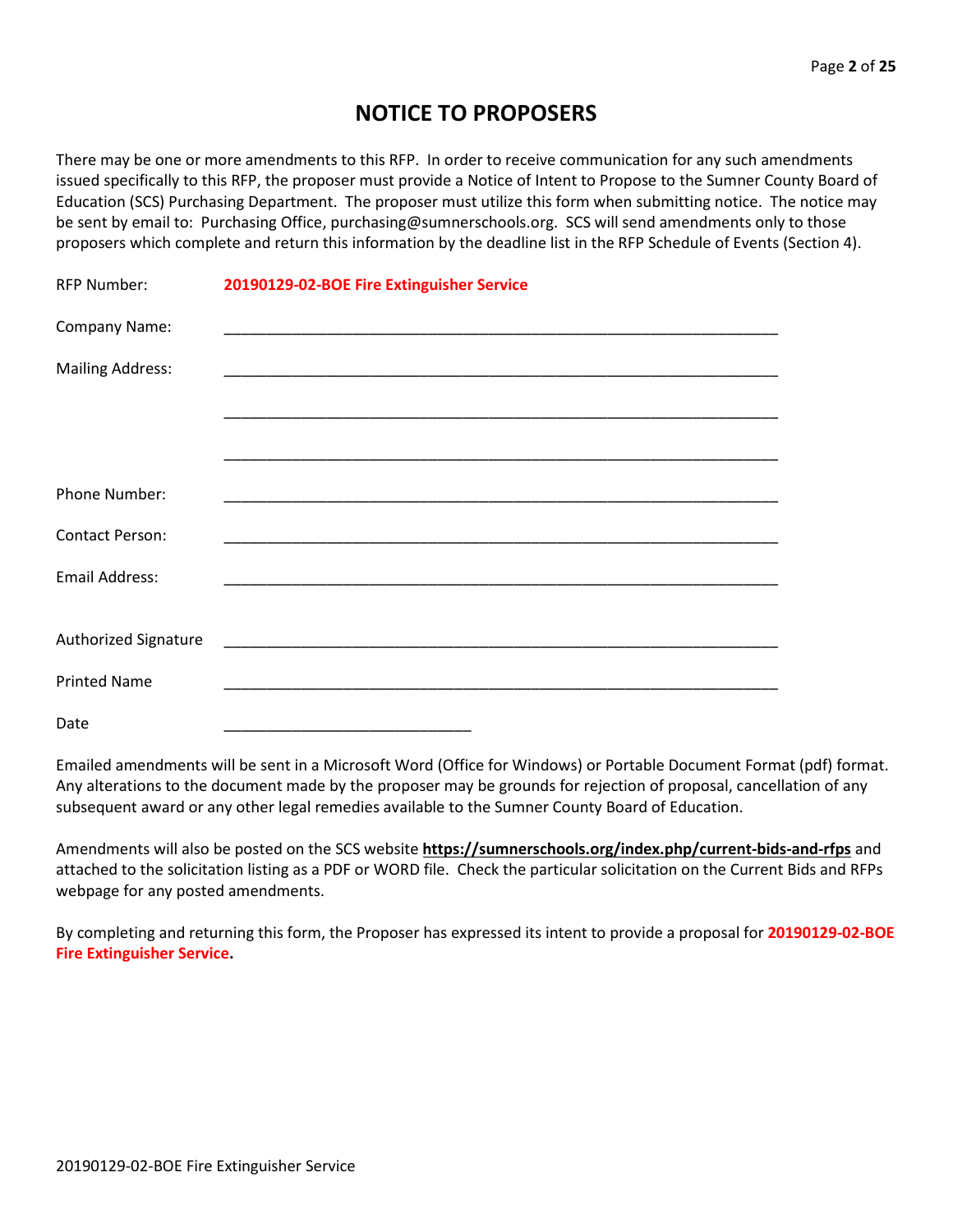# **TABLE OF CONTENTS**

- 1. Introduction/Overview
	- 1.1. Purpose
	- 1.2. Contact Information

#### 2. Requirements

- 2.1. Contract Term
- 2.2. Scope of Work/Specifications
- 3. Source Selection and Contract Award
- 4. Schedule of Events
- 5. Instructions for Proposal
	- 5.1. Required Forms
	- 5.2. New Vendors
	- 5.3. Acknowledgement of Insurance Requirements
	- 5.4. Clarification and Interpretation of RFP
	- 5.5. Proposal Package
	- 5.6. Delivery of Proposals
	- 5.7. Evaluation of Proposals
	- 5.8. Request for Clarification of Proposals
	- 5.9. Protests
- 6. Attachments
	- 6.1. Contact Information
	- 6.2. Bid Form/Certification
	- 6.3. References
	- 6.4. Certification Regarding Debarment or Suspension
	- 6.5. Condition of Submitting Proposal
	- 6.6. Statement of Non-Collusion
	- 6.7. Attestation Re Personnel
	- 6.8. Drug Free Workplace Affidavit
	- 6.9. IRS Form W-9
		- \**An online, fillable version can be found at https://www.irs.gov/pub/irs-pdf/fw9.pdf*
	- 6.10. Standard Terms & Conditions
	- 6.11. Vendor Checklist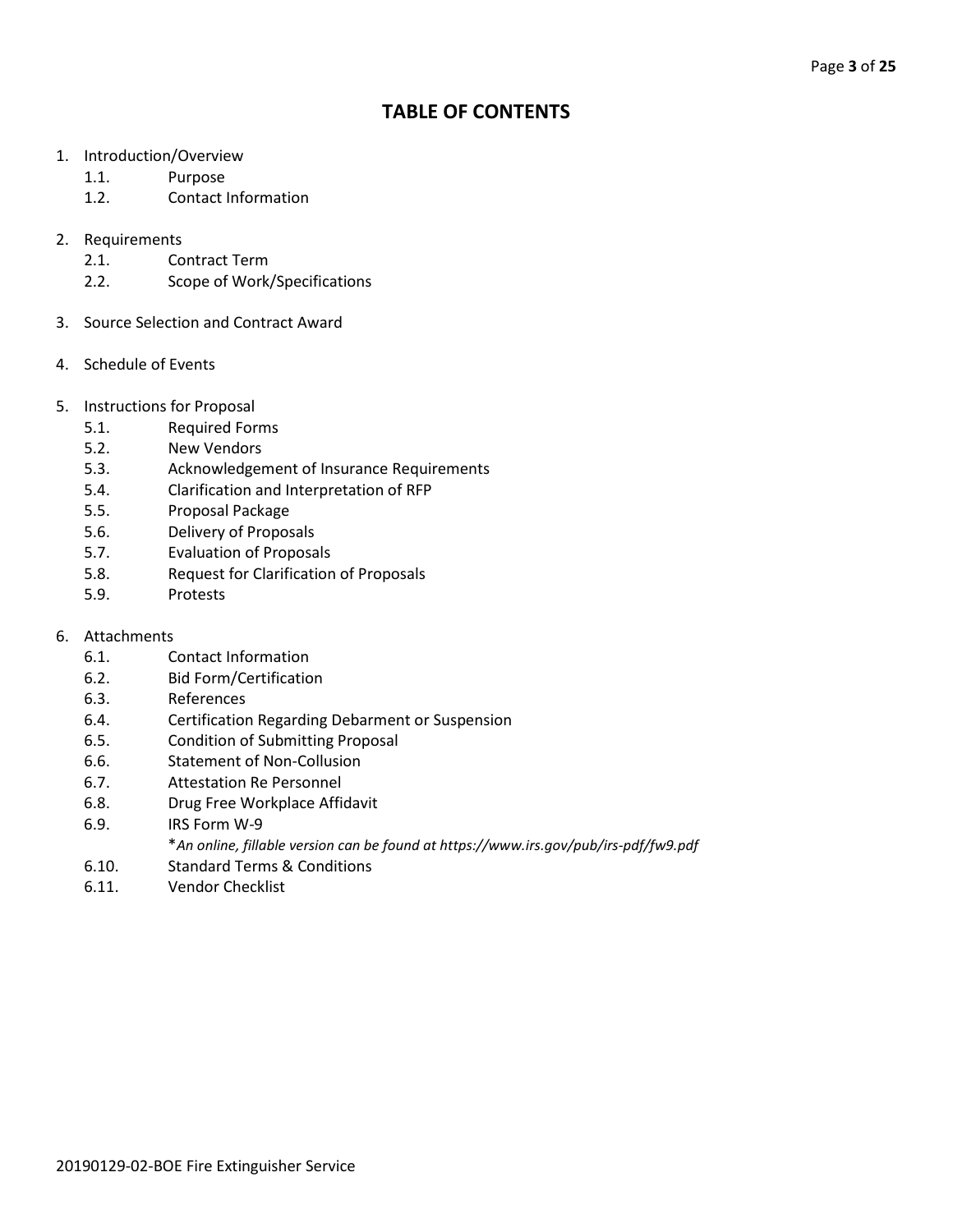#### 1. Introduction/Overview

#### 1.1. Purpose

The Sumner County Board of Education (SCS) is requesting sealed proposals for **BRIEF DESCRIPTION**.

#### 1.2. Contact Information

Unauthorized contact regarding this RFP with employees or officials of SCS other than the Purchasing Supervisor named below may result in disqualification from this procurement process.

Interested parties must direct all communication regarding this RFP to the Purchasing Supervisor, who is SCSs only official point of contact for this RFP.

| <b>RFP Procedures</b>            | <b>RFP Specifications</b>       |
|----------------------------------|---------------------------------|
| Chris Harrison                   | Kellie Carver                   |
| <b>Purchasing Supervisor</b>     | <b>Maintenance Department</b>   |
| 1500 Airport Road                | 1500 Airport Road               |
| Gallatin, TN 37066               | Gallatin, TN 37066              |
| chris.harrison@sumnerschools.org | kellie.carver@sumnerschools.org |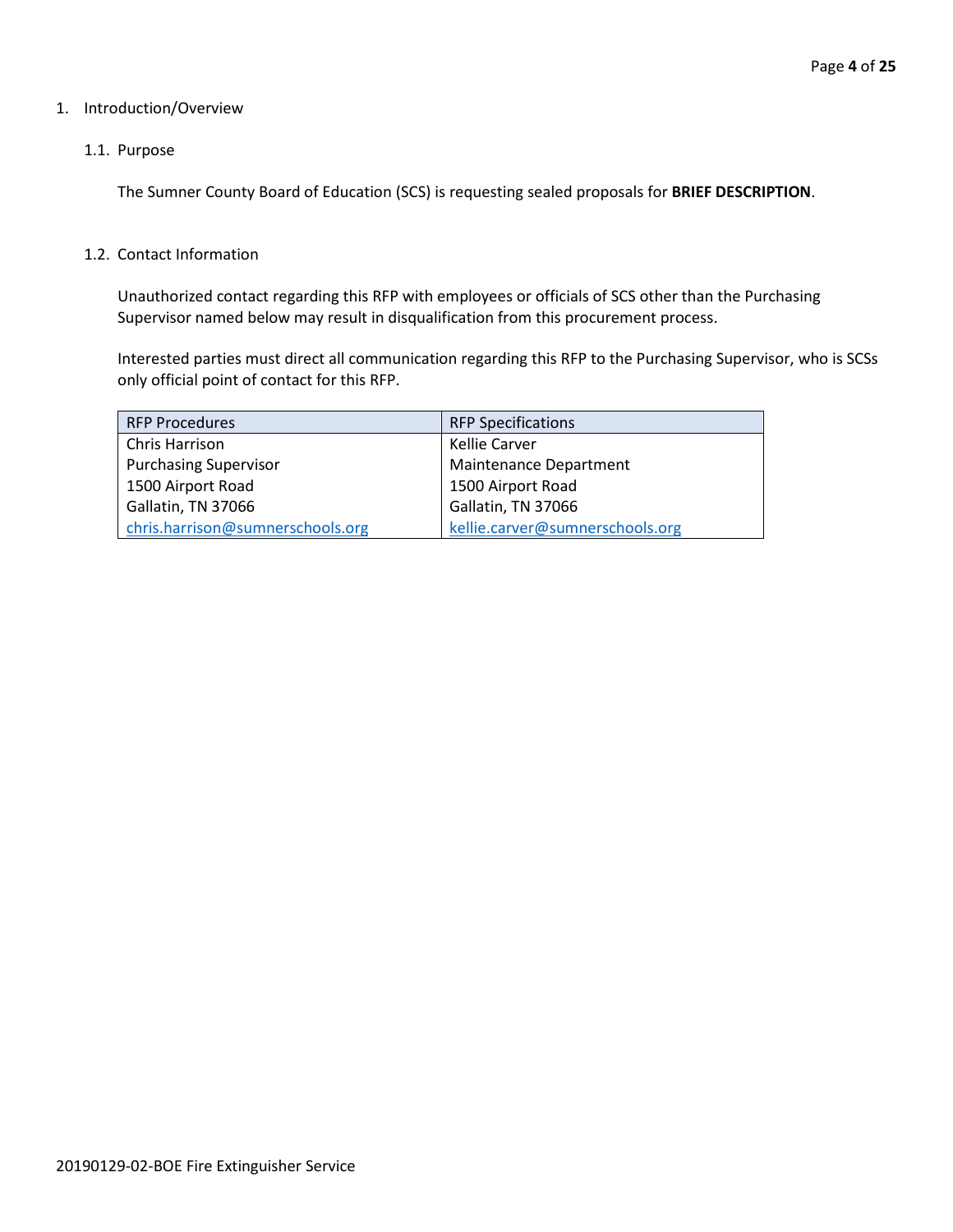#### 2. Requirements

#### 2.1. Contract Term

It is the intention of SCS to award a contract for one-year terms, up to 3 years.

#### 2.2. Scope of Work / Specifications

The Sumner County Board of Education (Owner) is soliciting bids for servicing and repair, if needed, of Fire Extinguishers in forty seven (47) schools, six (6) administrative buildings, all classrooms, and all buses.

All extinguishers are to be serviced prior to 5/1/2019 and service date notated on a tag attached to the extinguisher. There are approximately 1750 extinguishers to be serviced. Pricing for the service should include the vendor going to the facilities for the initial service, and return trips for any service needed throughout the year. Any work not included in the base bid must be approved by the Owner's Representative prior to work being completed.

Listed on the following pages are quantities and types of extinguishers to be serviced. There is a space to price the inspection charge, recharge price and price to hydrostatic test each type and size extinguisher. Recharging and hydrostatic test is to be done only if needed.

Vendor shall assure sufficient service as to provide timely completion of inspections and testing that is convenient for the Schools and will not interfere with normal school operations.

Cost submitted shall be total Cost:

Service INCLUDING, but not limited to, Truck Charge, Fuel Charge, Environmental Charge, Service Call, Etc. (Total cost per unit). There shall be no "hidden" or "extra" fees.

The typical annual Portable **Fire Extinguisher Inspection and Service** shall consist of the following tasks, as well as, any and all tasks required in order to conform with all applicable NFPA, Federal, State, OSHA and Local Authority having jurisdiction Standards, Regulations, Codes and Requirements:

- 1. All refills, tests, repairs, etc. shall be completed by a properly licensed and certified technician per NFPA, Federal, State and Local Authority having jurisdiction. Including, but not limited to, NFPA Certification, State of Tennessee Certified, NFPA Certified, DOT Certified for Hydro Testing, and Factory Certified. A valid dated copy of the Certifications must accompany the Bid Form.
- 2. Supplier must provide the products and services quoted for the duration of the bid agreement. Substitutions for the convenience of the Supplier will not be accepted and will be cause for termination of the bid agreement. Products discontinued by the manufacturer, supplanted by improved formulations, or in tight supply due to market conditions will not apply but will only be accepted upon written prior notification and acceptance by the School District. *The successful vendor shall not assign or delegate any obligation to another Supplier/Vendor without written consent of the school-purchasing group.*
- 3. Field technicians shall wear a uniform identifying the firm they represent and an ID badge with their picture and name. The districts reserve the right to exclude anyone from entry into the school proper for noncompliance with this requirement.
- 4. Dates and times for testing shall be set with the respective school Principal prior to any service being rendered. Upon entering a school facility, the field technician shall present himself / herself at the Main Office to sign in.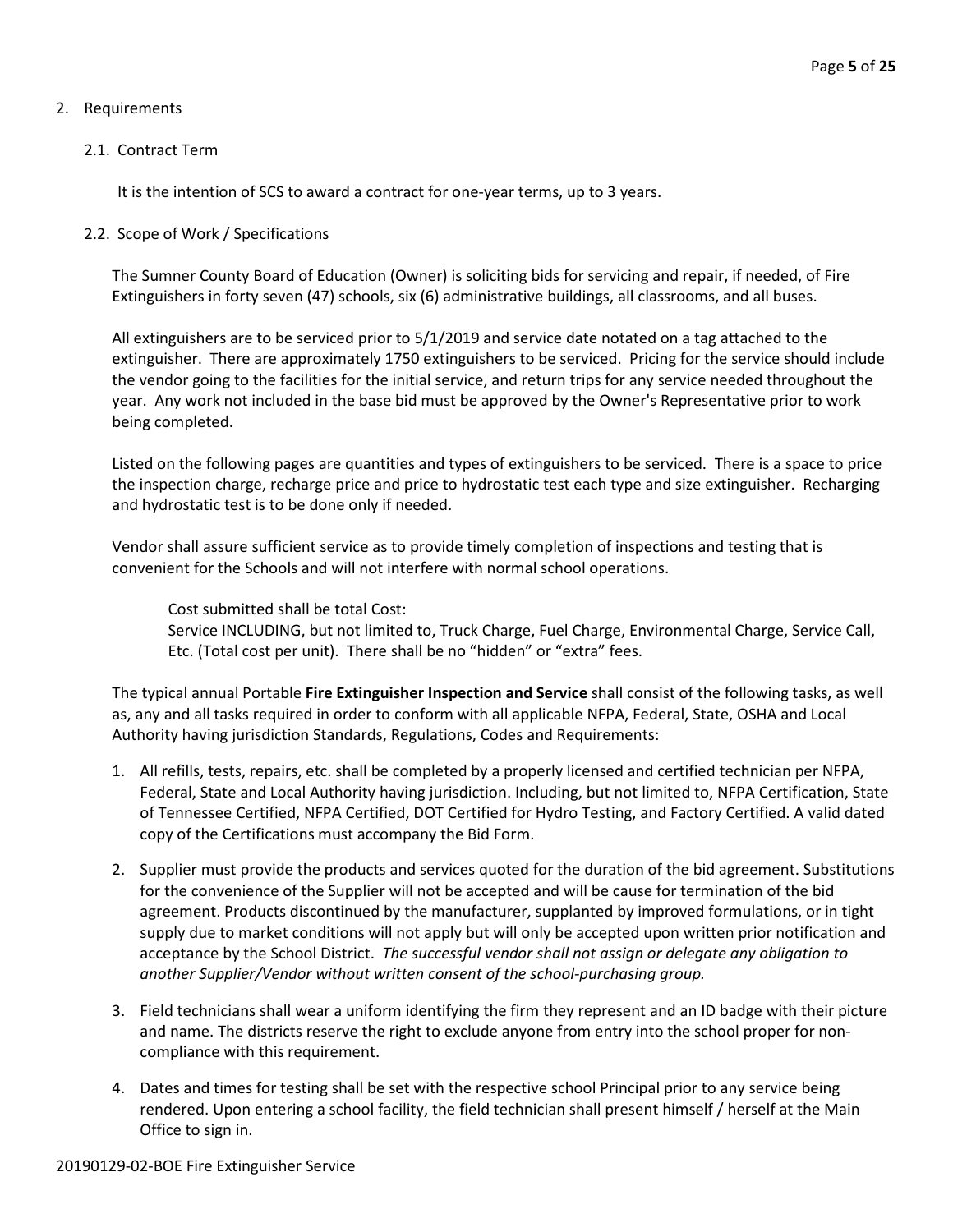| 1  | Check that unit is properly hung with the proper manufacturer's hanger.                            |
|----|----------------------------------------------------------------------------------------------------|
| 2  | Remove the extinguisher from its hanger.                                                           |
| 3  | Check the gauge pressure.                                                                          |
| 4  | Check the condition of the gauge and its compatibility with the extinguisher.                      |
| 5  | Check the weight of the extinguisher.                                                              |
| 6  | Check that the last hydro-test test date is within code requirements.                              |
| 7  | Check the last 6-year maintenance inspection for compliance, if applicable.                        |
| 8  | Check the last 12-year maintenance inspection for compliance, if applicable.                       |
| 9  | Check the valve and shell for damage or corrosion.                                                 |
| 10 | Remove the hose and inspect it for cracks or splits.                                               |
| 11 | Check the hose threads for signs of wear.                                                          |
| 12 | Perform conductivity test on hose, per NFPA 10                                                     |
| 13 | Check the condition of the discharge horn.                                                         |
| 14 | Check for obstructions that interfere with accessibility of the extinguisher.                      |
| 15 | Break the extinguisher seal and remove the locking pin.                                            |
| 16 | Check the upper and lower handles.                                                                 |
| 17 | Replace safety disk, if necessary.                                                                 |
| 18 | Verification of service collar, replace if necessary.                                              |
| 19 | Replace o-ring, if necessary.                                                                      |
| 20 | Replace the locking pin and reseal the extinguisher.                                               |
| 21 | Check the valve opening for powder or any foreign matter.                                          |
| 22 | Refill extinguishers, if needed.                                                                   |
| 23 | Empty & Recharge all stored pressure-loaded stream fire extinguishers.                             |
| 24 | For dry extinguishers, fluff the powder by turning the unit.                                       |
| 25 | Clean the extinguisher shell with spray cleaner.                                                   |
| 26 | Return the hose to its proper position.                                                            |
| 27 | Check the condition of the hose/horn retention band at the side of the extinguisher.               |
| 28 | Check that the unit's classification is properly identified with the appropriate decal.            |
| 29 | Check that the operating instructions are clean and legible.                                       |
| 30 | Tag the extinguisher properly.                                                                     |
| 31 | Survey the hazard area to verify that the unit classification corresponds with the hazard.         |
| 32 | Check that the unit is properly located within the normal path of travel, at a conspicuous height. |
| 33 | Check that the unit is visible and unobstructed.                                                   |
| 34 | Insure HMIS label is in place and legible.                                                         |
| 35 | Replace the extinguisher on its hanger.                                                            |
| 36 | Compile a detailed report of the inspection and provide a legible written copy to the district.    |

### **FOR BID COMPARISON PURPOSES**

For bid comparison purposes we are estimating that 2.5% of the units will require recharge, hydrostatic testing, replacement, 6-year service, and repair parts.

The formula to be used is as follows:

- A. Number of units each type x 6-year service unit price = 6-year cost.
- B. Number of units each type x recharge unit price = recharge cost.
- C. Number of units each type x hydrostatic test unit price = hydrostatic cost.
- D. Number of units each type x replacement unit price = replacement cost.
- E. Number of units each type x inspection unit price = inspection cost.
- F. 1. Total number of units (1750) x valve stems unit price = valve stem cost.
	- 2. Total number of units (1750) x gauges unit price = gauge cost.
	- 3. Total number of units (1750) x safety pins unit price = safety pins cost.

#### 20190129-02-BOE Fire Extinguisher Service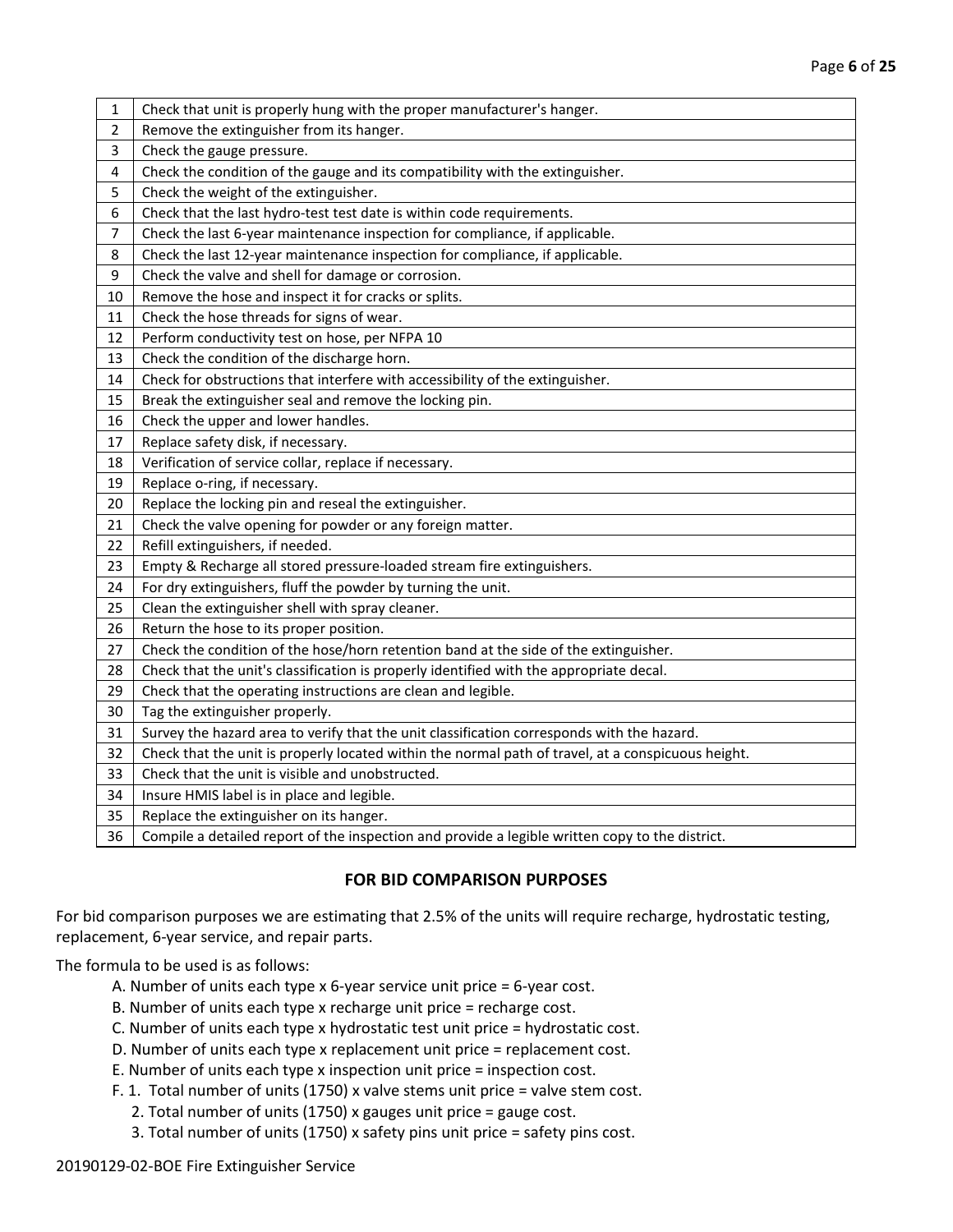- 3. Source Selection and Contract Award
	- Award(s), if made, will be made to the Responsive and Responsible proposer(s) whose proposal is most advantageous to SCS, taking into consideration price and the other evaluation criteria set forth in the RFP.
		- o General Criteria to be determined "Responsive"
			- Does the proposal include all required information, included completed attachment forms and affidavits?
			- Was the proposal delivered on or before the stated deadline? Did it include the required number of copies (hard & electronic)?
		- o General Criteria to be determined "Responsible"
			- Does the Proposer demonstrate an understanding of SCSs needs and proposed approach to the project?
			- **Does the Proposer possess the ability, capacity, skill and financial resources to provide the** service?
			- Can the Proposer take upon itself the responsibilities set forth in the RFP and produce the required outcomes in a timely fashion?
			- **Does the Proposer have the character, integrity, reputation, judgement, experience and** efficiency required for the project?
	- SCS reserves the right to enter into discussions with Proposers which have submitted proposals determined to be reasonably like of being considered for selection to assure a full understanding of and responsiveness to the RFP requirements. Every effort shall be afforded to assure fair and equal treatment with respect to the opportunity for discussion and/or revision of their respective proposals. Revisions may be permitted after the submission and prior to the award for the purpose of obtaining the best offers.
	- SCS reserves the right to negotiate price and contract terms and conditions with the most qualified proposer(s) to provide the requested service. If a mutually beneficial agreement with the lowest responsive and responsible Proposer is not reached, SCS reserves the right to enter into contract negotiations with the next lowest Proposer and continue this process until an agreement is reached.
	- Upon mutual agreement by both parties, SCS shall grant the right to extend the terms, conditions and prices of contract(s) awarded from this RFP to other Institutions (such as State, Local and/or Public Agencies) who express an interest in participating in any contract that results from this RFP. Each of the "piggyback" Institutions will issue their own purchasing documents for purchase of the goods/services. Proposer agrees that SCS shall bear no responsibility or liability for any agreements between Proposer and the other Institution(s) who desire to exercise this option.

#### 4. Schedule of Events

| <b>RFP Issued</b>                    | January 10, 2019                         |
|--------------------------------------|------------------------------------------|
| <b>Pre-Bid Meeting (if required)</b> |                                          |
| <b>Questions DEADLINE</b>            | January 23, 2019                         |
| <b>RFP Submission DEADLINE</b>       | January 29, 2019 @ 10:30 a.m. Local Time |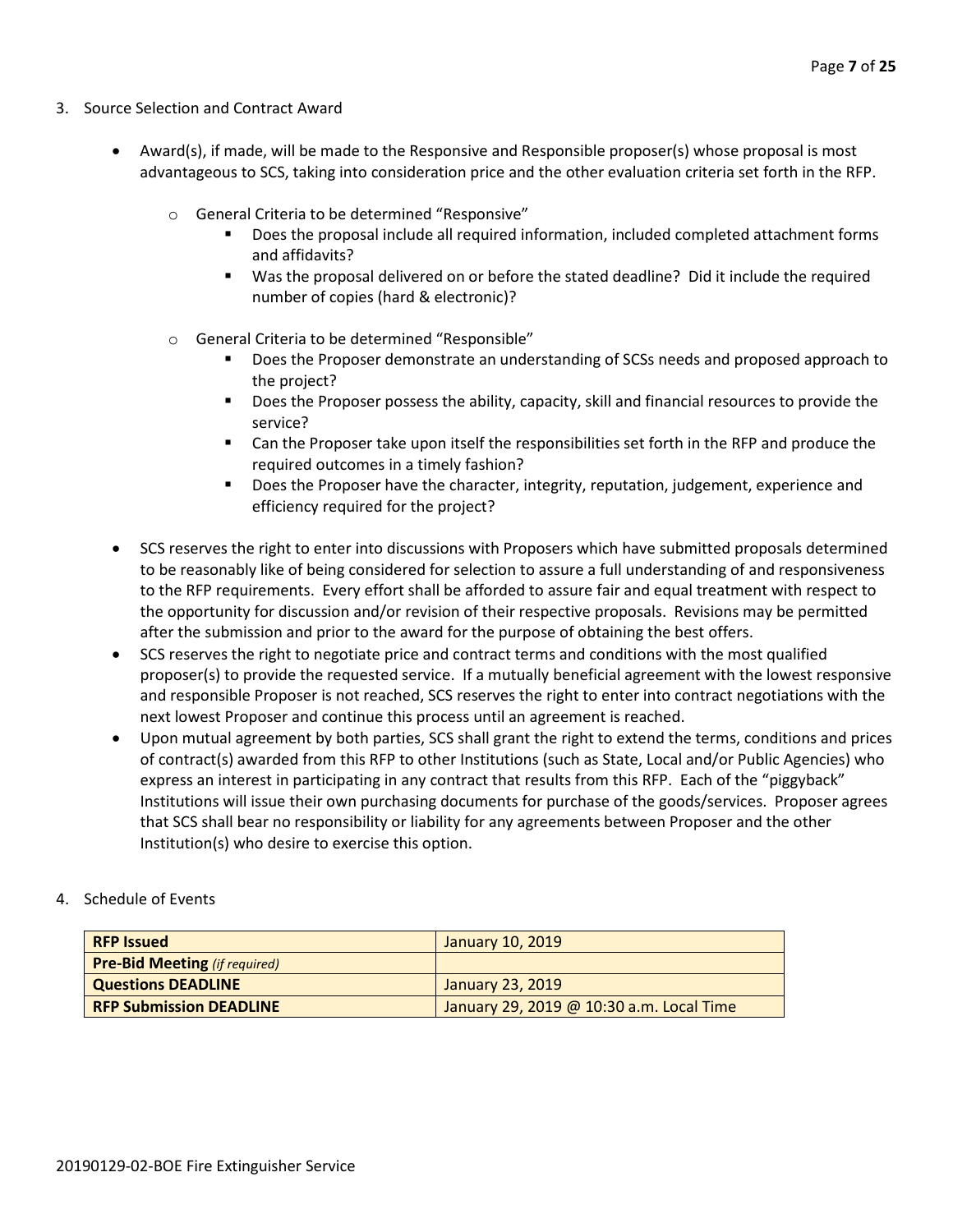#### 5. Instructions for Proposal

#### 5.1. Required Forms

- Proposer must complete and submit the Attachments in Section 6. Attachments may be omitted depending on the RFP requirements. Refer to the Table of Contents for omitted Attachments.
- Evidence of a valid State of Tennessee Business License and/or Sumner County Business License.
- For all vendors with annual purchases in excess of \$50,000; a Sumner County Business License must be on file with the SCS Finance Department. Evidence of the license must be provided within ten (10) working days following notification of award; otherwise, SCS may rescind its acceptance of the Proposer's proposal.
- Copy of State of Tennessee License (if applicable) in respective field.
- If applicable, the Proposer must include a copy of the contract(s) the Proposer will submit to be signed.

#### 5.2. New Vendors

- To comply with Internal Revenue Service requirements, all vendors who perform any type of service are required to have a current IRS Form W-9 on file with the SCS Finance Department. It is a mandatory requirement to complete the IRS Form W-9 (Attachment 6.9) included in this RFP.
- To comply with the Tennessee Lawful Employment Act (50-1-702 and 50-1-703), non-employees (individuals paid directly by the employer in exchange for the individual's labor or services) must have on file one (1) of the following documents:
	- o A valid Tennessee driver's license or photo identification;
	- $\circ$  A valid driver's license or photo identification from another state where the license requirements are at least as strict as those in Tennessee;
	- o A birth certificate issued by a U.S. state, jurisdiction or territory;
	- o A U.S. government issued certified birth certificate;
	- o A valid, unexpired U.S. passport;
	- o A U.S. certificate of birth abroad (DS-1350 or FS-545)
	- o A report of birth abroad of a U.S. citizen (FS-240);
	- o A certificate of citizenship (N560 or N561);
	- o A certificate of naturalization (N550, N570 or N578);
	- o A U.S citizen identification card (I-197 or I-179); or
	- $\circ$  Valid alien registration documentation or other proof of current immigration registration recognized by the United States Department of Homeland Security that contains the individual's complete legal name and current alien admission number or alien file number (or numbers if the individual has more than one number).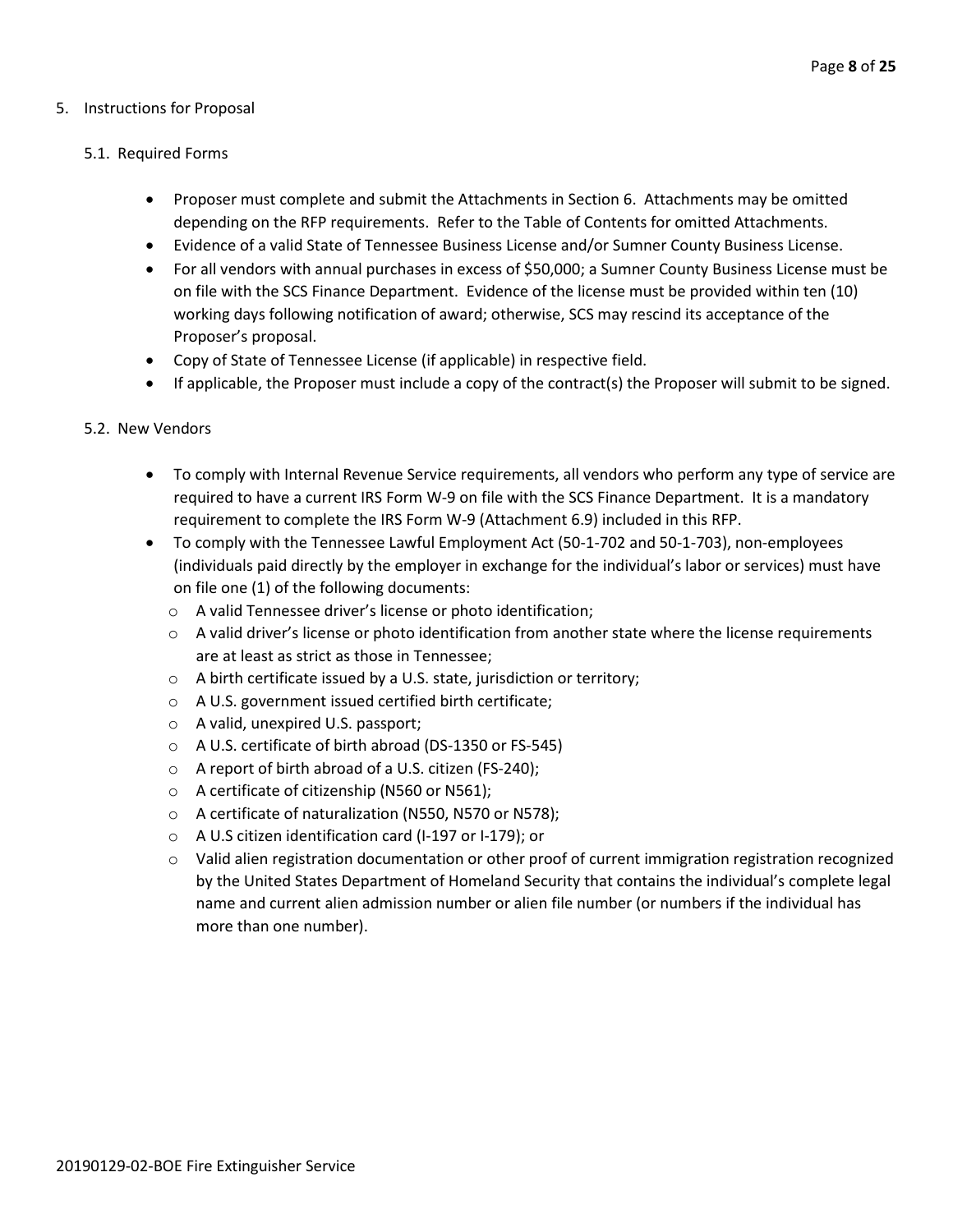5.3. Acknowledgement of Insurance Requirements

By submitting a proposal, Proposer acknowledges that it has read and understands the insurance requirements for the proposal. The Proposer who may have employees, contractors, subcontractors or agents working on SCS properties shall carry current certificates for general and professional liability insurance and for workers' compensation as indicated below. The owner or Principal of each Proposer must also be insured by workers' compensation if they perform any of the services on SCS properties. There will be no exceptions to the insurance requirement. Proposer also understands that the evidence of required insurance must be submitted within fifteen (15) working days following notification of its offer being accepted; otherwise, SCS may rescind its acceptance of the Proposers proposal.

• **General Liability**

| General Aggregate | \$2,000,000 |
|-------------------|-------------|
| Each Occurrence   | \$1,000,000 |

#### • **Workers Compensation**

| <b>Workers Compensation</b> | Tennessee Statutory Limits |  |  |  |  |
|-----------------------------|----------------------------|--|--|--|--|
| <b>Employer's Liability</b> | \$500,000                  |  |  |  |  |

5.4. Clarification and Interpretation of RFP

The words "must" and "shall" in the RFP indicate mandatory requirements. Taking exception to any mandatory requirement shall be considered grounds for rejection. There are other requirements that SCS considers important but not mandatory. It is important to respond in a concise manner to each section and submit an itemized list of all exceptions.

#### 5.5. Proposal Package

The package containing the proposal must be sealed and clearly marked on the outside of the package: **"20190129-02-BOE Fire Extinguisher Service" DO NOT OPEN**

All sealed proposals packages must include all of the following. Any sealed proposals are subject to rejection as non-conforming if any applicable item is not included.

- One (1) Complete Original
- One (1) additional copy of the Original
- Original Signature on Original Proposal. NO copied or digital signatures.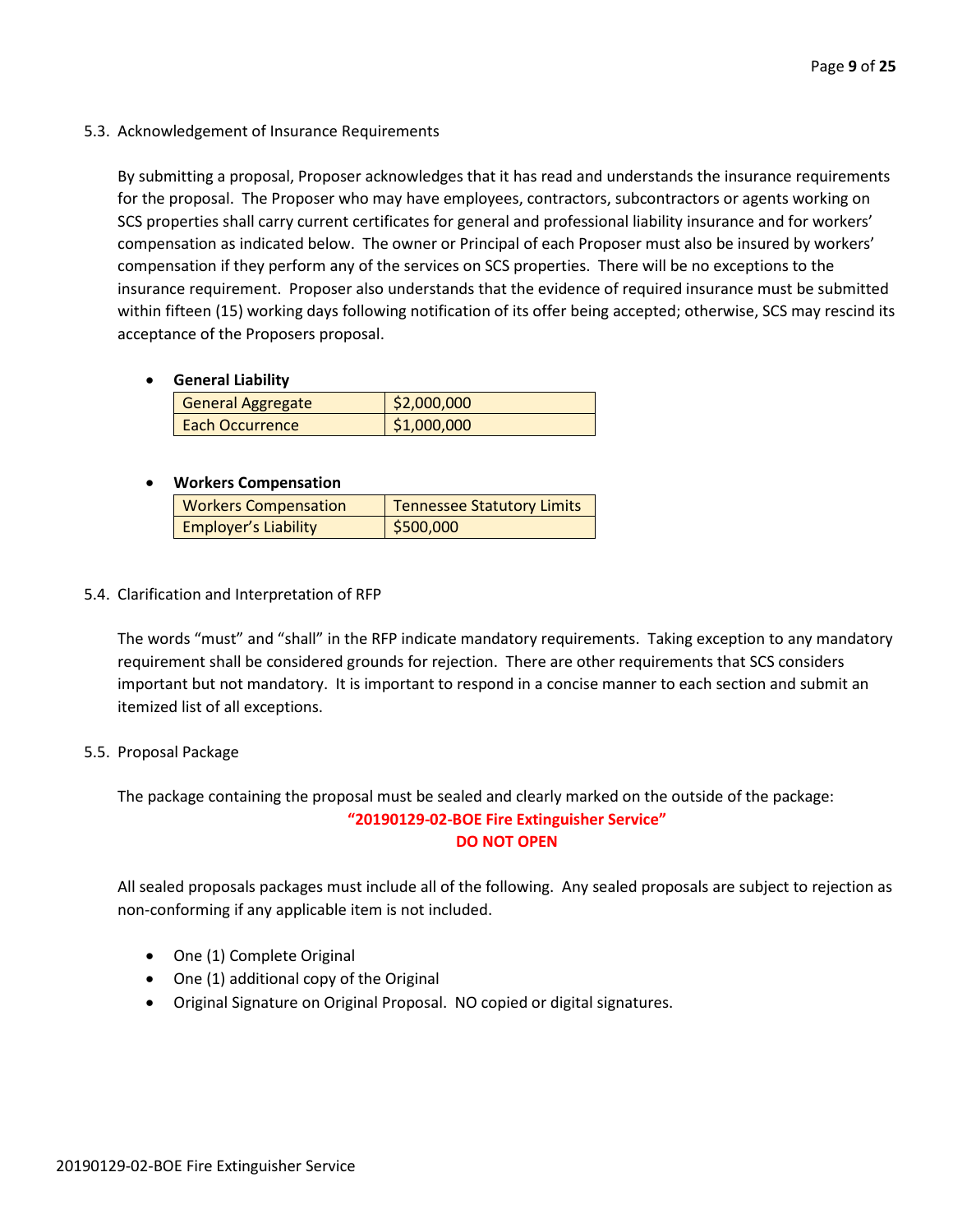The outside of the proposal package must be labeled as follows (if applicable):

- 1. Name of Company and Principal Owner, Business License Number, Expiration Date and License Classification.
- 2. In addition to Item 1, the same is applicable to masonry contractors if the work performed is > \$100,000.
- 3. In addition to Item 1, the same is applicable to HVAC, electrical, plumbing or A/C contractors if the work performed is > \$25,000.
- 4. In addition to Item 1, the same is applicable plus the Department of Environment & Conservation License Number and Classification, applicable to geothermal contractors if the work performed is > \$25,000.
- 5. If the prime contractor performs the masonry portion of the project or any of the above listed contractor skill sets and the work performed is > \$100,000; it must be so designated.
- 6. Only one (1) contractor in each classification listed shall be written on the bid envelope.

#### 5.6. Delivery of Proposals

Sealed proposals will be accepted until **January 29, 2019 @ 10:30 a.m. Local Time**. Proposals received after that time will be deemed invalid. Vendors mailing proposal packages must allow sufficient time to ensure receipt of their package by the time specified. There will be no exceptions. Proposals will be opened and read aloud. The reading of the bids will begin at **10:30 a.m. Local Time**.

Due to the nature of deliveries to the SCS Support Services Facility by carriers such as UPS, FedEx and such like; the proposal package will be accepted if the date and time on the delivery confirmation are indicated to be on or before the Proposal Deadline.

Delivery Address: Sumner County Board of Education Attn: Purchasing Supervisor 1500 Airport Road Gallatin, TN 37066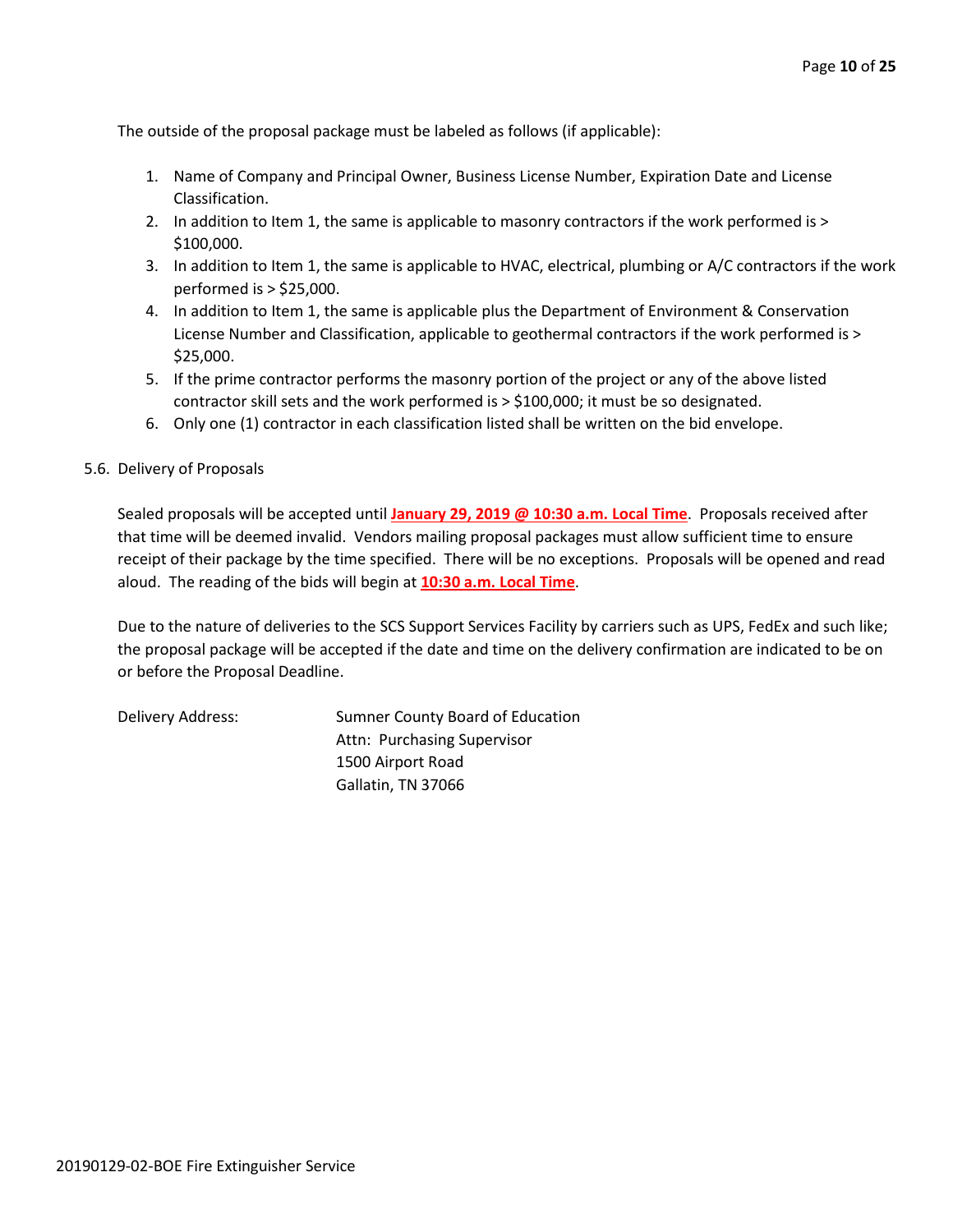#### 5.7. Evaluation of Proposals

The SCS Purchasing Supervisor will first examine the proposals to reject those that are clearly non-responsive to the stated requirements. Proposers who are determined to be non-responsive and/or non-responsible will be notified of this determination.

The evaluation process will include the following factors:

- Proposed Approach and Timeline
- Company Experience and Qualifications
	- o The nature and scope of the Proposers business.
	- o The number of years the Proposer has been licensed to do business.
	- o The number of years the Proposer has been providing the requested services.
	- o How many similarly sized or larger K-12 clients have you contract with?
- Compensation/Price Data
	- o Address all costs associated with performance of the contracted services.
- Past Performance and References
	- $\circ$  Provided a minimum of three (3) client references for similar projects in size and scope successfully completed by Proposer within the last three (3) years. Attachment 6.3.
	- $\circ$  SCS may also consider other sources of pertinent past performance information, including the districts own experience with the Proposer.
- 5.8. Request for Clarification of Proposals

Requests for clarification of proposals shall be distributed by the Purchasing Supervisor in writing (or email).

#### 5.9. Protests

In the event that any interested party finds any part of the listed specifications, terms or conditions to be discrepant, incomplete or otherwise questionable in any respect; it shall be the responsibility of the concerned party to notify the SCS Purchasing Office of such matters immediately upon receipt of the RFP. All notifications must be sent to the Purchasing Supervisor via email at [purchasing@sumnerschools.org.](mailto:purchasing@sumnerschools.org)

Any actual or prospective Proposer who is aggrieved in connection with the RFP or award of a contract may protest to the Purchasing Supervisor and/or the Sumner County Board of Education at its regularly scheduled meeting.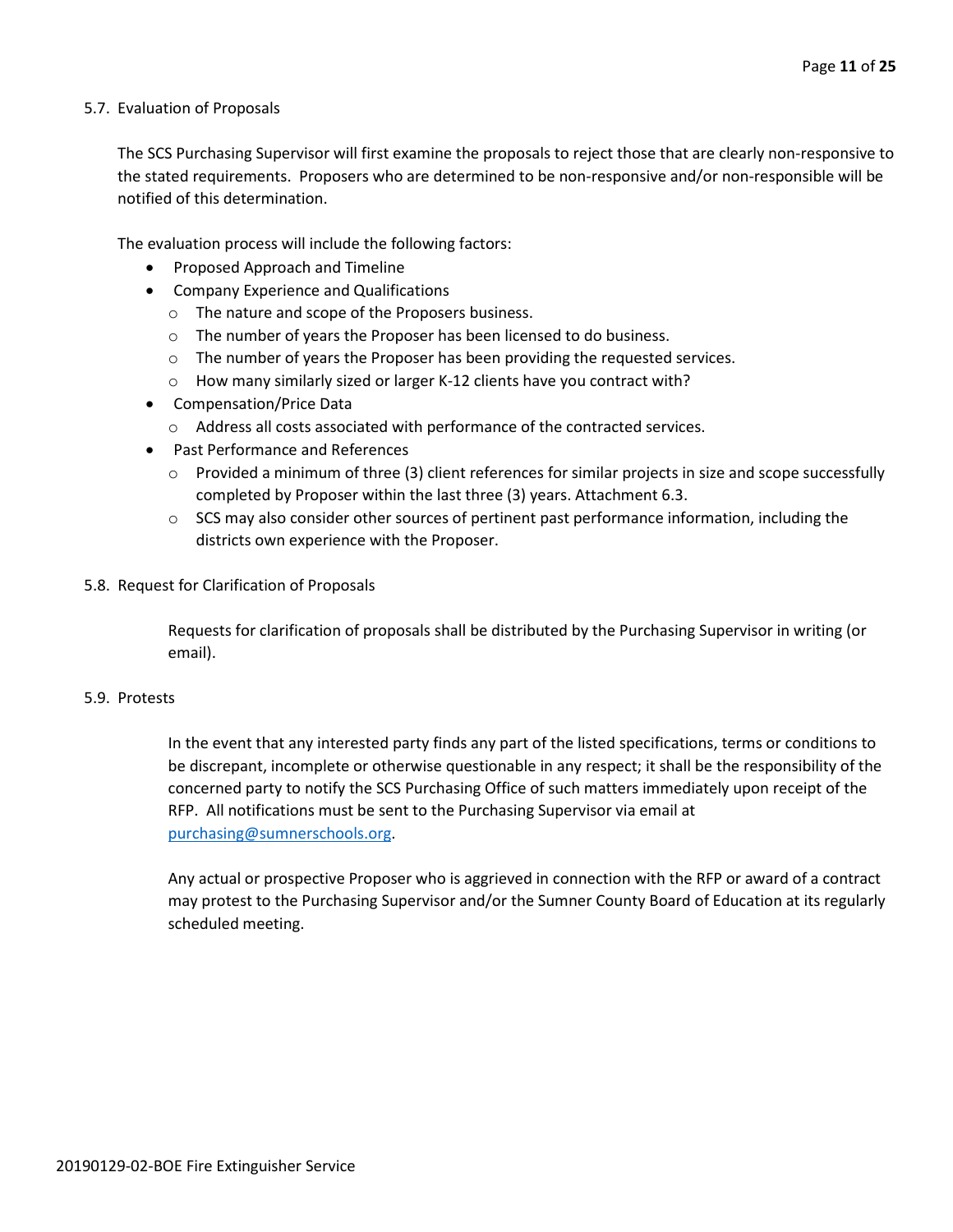#### **ATTACHMENT 6.1 - Contact Information**

| <b>Company Legal Name:</b>                 |          |
|--------------------------------------------|----------|
| <b>Company Official Address:</b>           |          |
|                                            |          |
| Company Web Site (URL):                    |          |
|                                            |          |
| Contact Person for project administration: |          |
|                                            |          |
|                                            |          |
|                                            |          |
|                                            | (office) |
|                                            | (mobile) |
|                                            |          |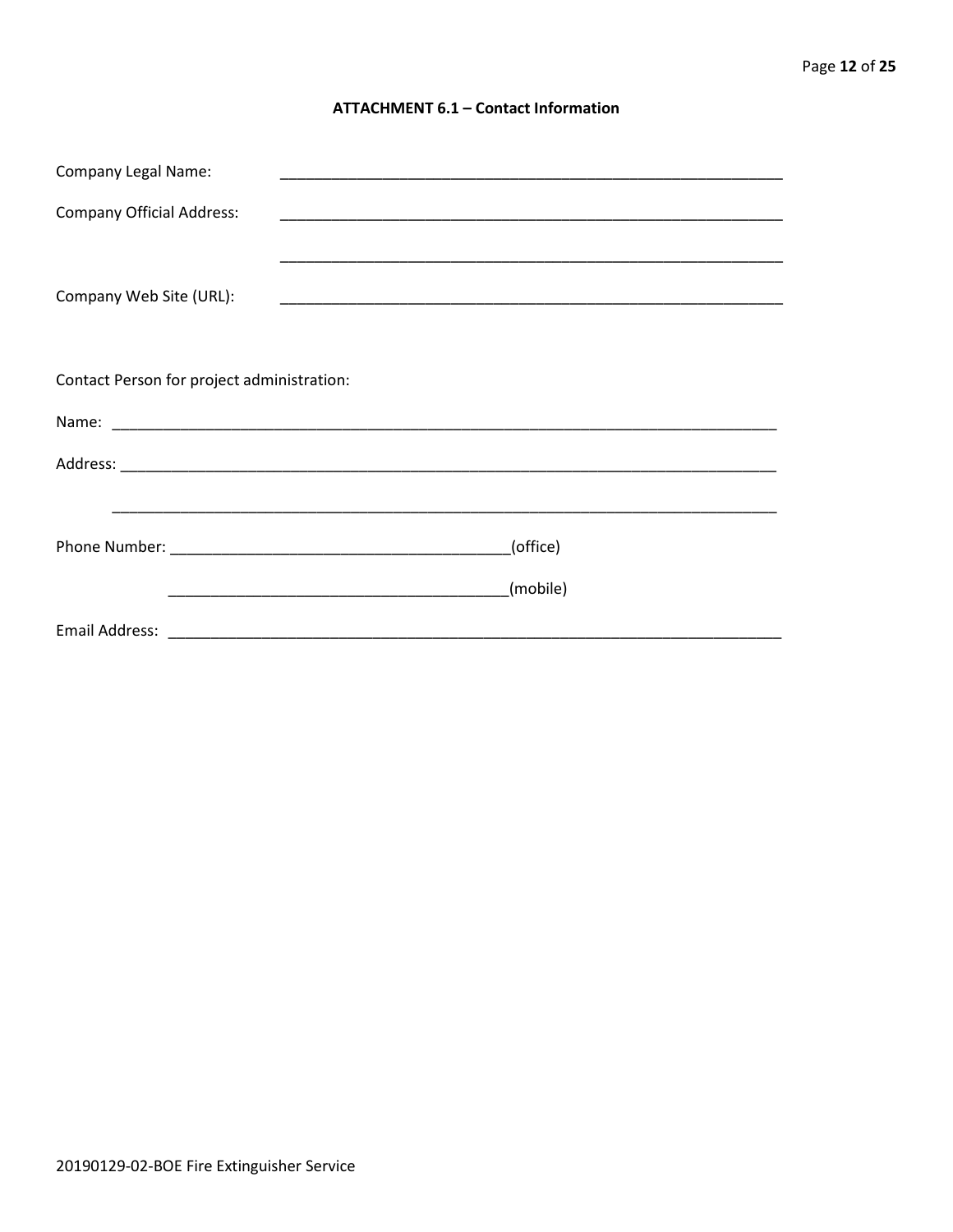

Attn: Purchasing Supervisor 1500 Airport Road Gallatin, TN 37066

### **ATTACHMENT 6.2 – Bid Form/Certification 20190129-02-BOE Fire Extinguisher Service**

| Date |                                     |
|------|-------------------------------------|
|      | a duly authorized representative of |
|      | hereby submit our bid for 20190129- |

**02-BOE Fire Extinguisher Service** in accordance with the specifications and instructions set forth in these bid documents.

# **SEE ATTACHED SHEET**

| (street) | (city, state, zip) |  |
|----------|--------------------|--|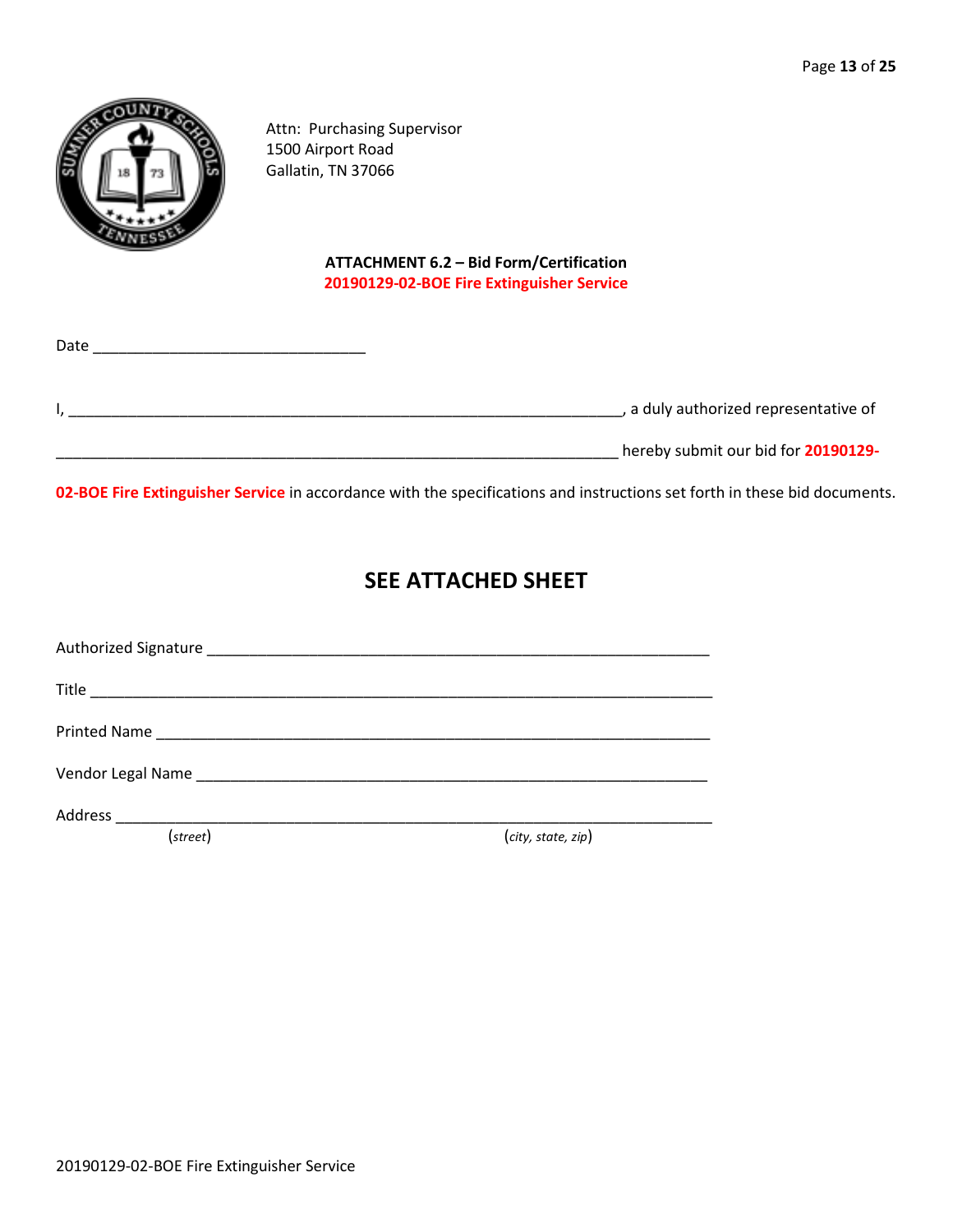|                      |              | A                            |        | B                   |                                               | $\mathbf C$        |        | D           |        |
|----------------------|--------------|------------------------------|--------|---------------------|-----------------------------------------------|--------------------|--------|-------------|--------|
| <b>Extinguishers</b> |              | <b>6 Year Service</b>        |        | Recharge            |                                               | <b>Hydrostatic</b> |        | Replacement |        |
| Type                 | Qty.         | \$/unit                      | Total  | \$/unit             | Total                                         | \$/unit            | Total  | \$/unit     | Total  |
| ABC 2.5lb            | 50           |                              |        |                     |                                               |                    |        |             |        |
| ABC 5lb              | 700          |                              |        |                     |                                               |                    |        |             |        |
| ABC 10lb             | 900          |                              |        |                     |                                               |                    |        |             |        |
| ABC 20lb             | 5            |                              |        |                     |                                               |                    |        |             |        |
| Halotrons            | 5            |                              |        |                     |                                               |                    |        |             |        |
| ABC cart op 5lb      | $\mathbf{1}$ |                              |        |                     |                                               |                    |        |             |        |
| K Class              | 45           |                              |        |                     |                                               |                    |        |             |        |
| Water 2.5lb          | 10           |                              |        |                     |                                               |                    |        |             |        |
| CO2 10lb             | $\mathbf{1}$ |                              |        |                     |                                               |                    |        |             |        |
| <b>B/C 2.5lb</b>     | $\mathbf{1}$ |                              |        |                     |                                               |                    |        |             |        |
| B/C 5lb              | 10           |                              |        |                     |                                               |                    |        |             |        |
| <b>B/C 10lb</b>      | 20           |                              |        |                     |                                               |                    |        |             |        |
| <b>B/C 20lb</b>      | $\mathbf{1}$ |                              |        |                     |                                               |                    |        |             |        |
| $P/K$ 5lb            | $\mathbf{1}$ |                              |        |                     |                                               |                    |        |             |        |
| $Total =$            | 1750         | 6 Year                       |        | Re-                 |                                               | Hydro-             |        | Replace-    |        |
|                      |              | service                      | x .025 | charge              | x .025                                        | static             | x .025 | ment        | x .025 |
|                      |              | total A=                     |        | total $B=$          |                                               | total $C =$        |        | total $D =$ |        |
|                      |              |                              |        |                     |                                               |                    |        |             |        |
| $E =$                |              | Inspection cost per unit $=$ |        | $x 1750 =$          |                                               | total E            |        |             |        |
|                      |              |                              |        | \$/unit             |                                               | (Add 1, 2, 8, 3)   |        |             |        |
|                      | 1.)          | valve stems                  |        |                     |                                               |                    |        |             |        |
| $F =$                | 2.)          | gauges                       |        |                     | $x 1750 =$ x 1750 = x .025=<br>$x 1750 = 255$ |                    |        |             |        |
| 3.)<br>safety pins   |              |                              |        |                     |                                               |                    |        |             |        |
|                      |              |                              |        | $x 1750 = x .025 =$ |                                               | total $F=$         |        |             |        |
|                      |              |                              |        |                     |                                               |                    |        |             |        |

### **BID WORKSHEET**

# **Total Bid Price = A + B + C + D + E + F = \$\_\_\_\_\_\_\_\_\_\_\_\_\_\_\_\_\_**

Please provide all applicable charges for additional services performed other than work provided by this RFP.

| Service Call                           |  |
|----------------------------------------|--|
| <b>Hourly Rate</b>                     |  |
| <b>Truck Charge</b>                    |  |
| <b>Fuel Charge</b>                     |  |
| Extinguisher Repair Charge, Plus Parts |  |

Company Name: \_\_\_\_\_\_\_\_\_\_\_\_\_\_\_\_\_\_\_\_\_\_\_\_\_\_\_\_\_\_\_\_\_\_\_\_ Federal ID # \_\_\_\_\_\_\_\_\_\_\_\_\_\_\_\_\_\_\_\_\_\_\_\_\_\_\_\_\_\_\_\_\_\_\_\_\_\_\_\_ Tennessee State License # \_\_\_\_\_\_\_\_\_\_\_\_\_\_\_\_\_\_\_\_\_\_\_\_\_\_\_\_\_

20190129-02-BOE Fire Extinguisher Service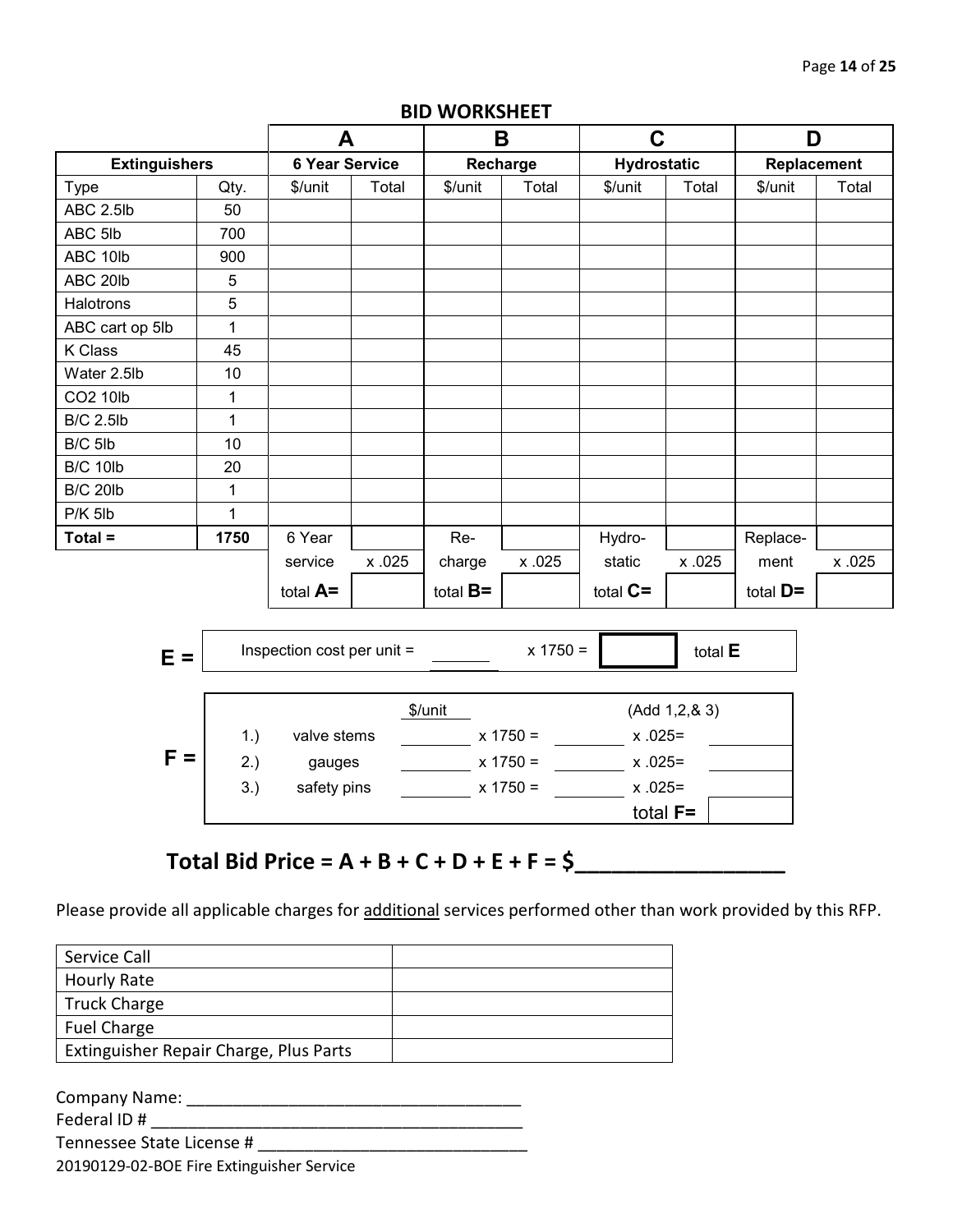|  | <b>ATTACHMENT 6.3 - References</b> |
|--|------------------------------------|
|--|------------------------------------|

\*Proposers may copy this page and submit additional references.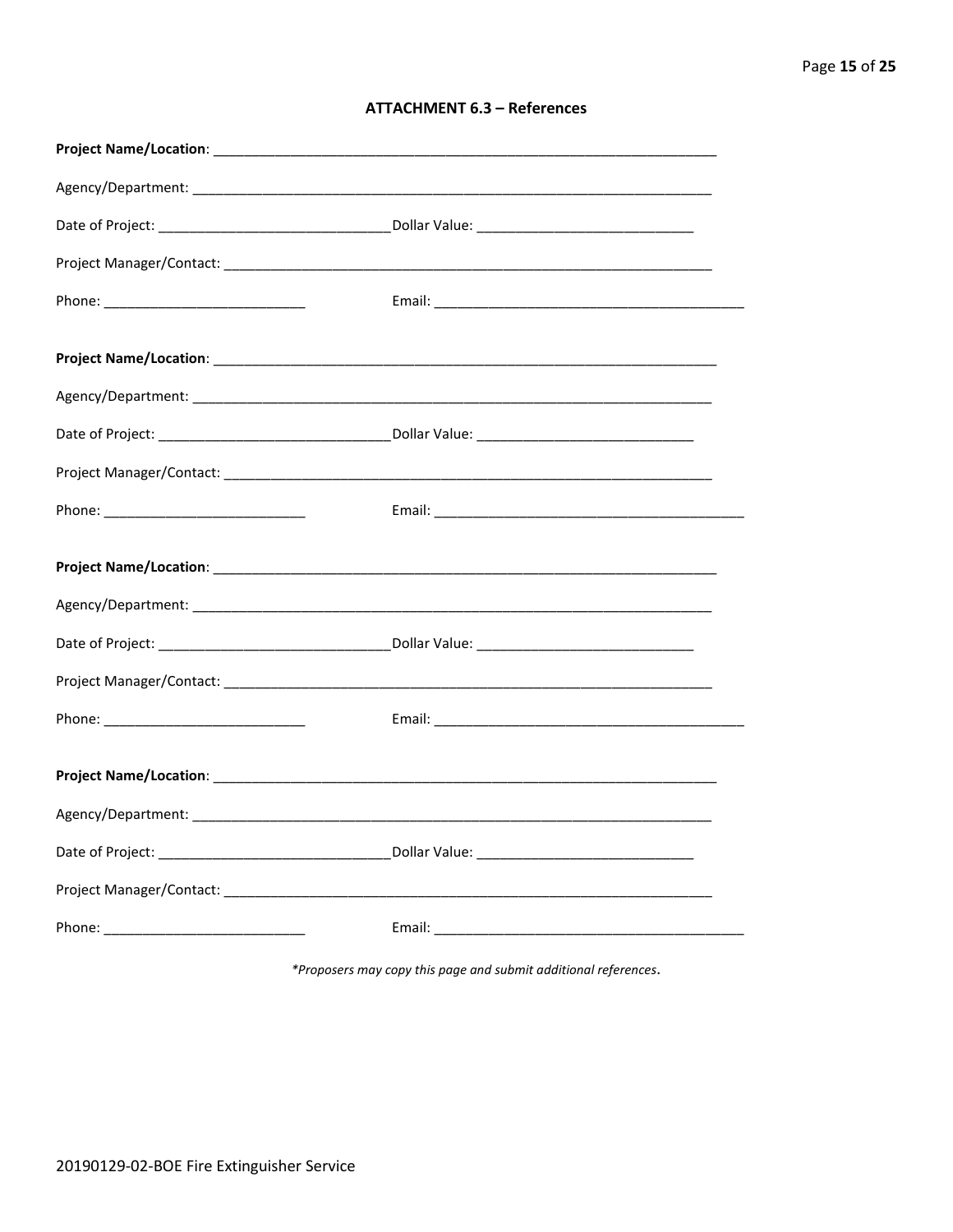#### **ATTACHMENT 6.4 – Certification Regarding Debarment or Suspension**

The prospective participant certifies, to the best of its knowledge and belief, that it and its principals:

- Are not presently debarred, suspended, proposed for debarment, declared ineligible or voluntarily excluded from participation in transactions under federal non-procurement programs by any federal department or agency;
- Have not, within the three-year period preceding the proposal, had one or more public transactions (federal, state or local) terminated for cause or default; and
- Are not presently indicated or otherwise criminally or civilly charged by a government entity (federal, state or local) and have not, within the three-year period preceding the bid, been convicted or had a civil judgement rendered against it:
	- $\circ$  For the commission of fraud or a criminal offense in connection with obtaining, attempting to obtain or performing a public transaction (federal, state or local) or a procurement contract under such a public transaction;
	- $\circ$  For the violation of federal or state antitrust statutes, including those proscribing price fixing between competitors, the allocation of customers between competitors, or bid rigging; or
	- o For the commission of embezzlement, theft, forgery, bribery, falsification or destruction of records, making false statements, or receiving stolen property.

\_\_\_\_\_\_\_\_\_\_\_\_\_\_\_\_\_\_\_\_\_\_\_\_\_\_\_\_\_\_\_\_\_\_\_\_\_\_\_\_\_\_\_\_\_\_\_\_\_\_\_\_

I understand that a false statement on this certification may be grounds for the rejection of this proposal or the termination of the award. In addition, under 18 U.S.C. 1001, a false statement may result in a fine of up to \$10,000 or imprisonment for up to five years, or both.

Name of Participating Agency: \_\_\_\_\_\_\_\_\_\_\_\_\_\_\_\_\_\_\_\_\_\_\_\_\_\_\_\_\_\_\_\_\_\_\_\_\_\_\_\_\_\_\_\_\_\_\_\_\_\_\_\_\_\_\_\_\_\_\_\_

Name and Title of Authorized Representative: \_\_\_\_\_\_\_\_\_\_\_\_\_\_\_\_\_\_\_\_\_\_\_\_\_\_\_\_\_\_\_\_\_\_\_\_\_\_\_\_\_\_\_\_\_\_\_

Signature of Authorized Representative: \_\_\_\_\_\_\_\_\_\_\_\_\_\_\_\_\_\_\_\_\_\_\_\_\_\_\_\_\_\_\_\_\_\_\_\_\_\_\_\_\_\_\_\_\_\_\_\_\_\_\_\_

Date: \_\_\_\_\_\_\_\_\_\_\_\_\_\_\_\_\_\_\_\_\_\_\_\_\_\_\_\_

\_\_\_\_ I am unable to certify to the above statement. Attached is my explanation.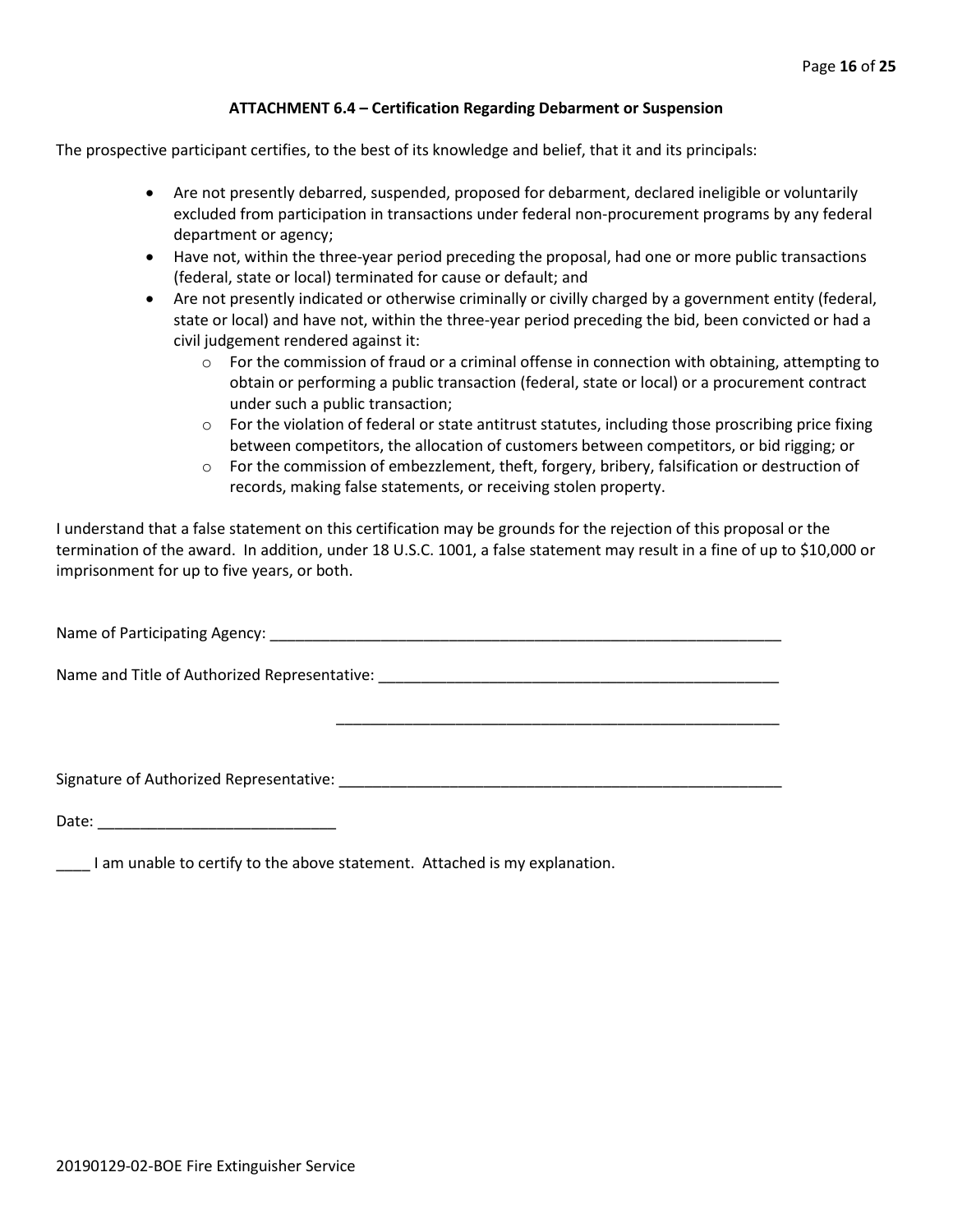#### **ATTACHMENT 6.5 – Condition of Submitting Proposal**

The undersigned Proposer has carefully examined all instructions, requirements, specifications, terms and conditions of the RFP and certifies:

- It is a reputable company regularly engaged in providing goods and/or services necessary to meet the requirements, specifications, terms and conditions of the RFP.
- All statements, information and representations prepared and submitted in response to the RFP are current, complete, true and accurate. Proposer acknowledges that the Sumner County Board of Education (SCS) will rely on such statements, information and representations in selecting the successful proposer(s).
- That the prices quoted shall be SCSs pricing for the products and/or service.
- It shall be bound by all statements, representations, warranties and guarantees made in its proposal.
- Proposer acknowledges that the contract may be canceled if any conflict of interest or appearance of a conflict of interest is discovered by SCS, in its sole discretion.
- All purchase orders must be duly authorized and executed by SCS and subject to the terms and conditions of the RFP.

By checking this box, Proposer agrees that SCS reserves the right to extend the terms, conditions, and prices of this contract to other Institutions (such as State, Local and/or Public Agencies) who express an interest in participating in any contract that results from this RFP. Each of the piggyback Institutions will issue their own purchasing documents for the goods/services. Proposer agrees that SCS shall bear no responsibility or liability for any agreements between Proposer and the other Institution(s) who desire to exercise this option.

| ADDRESS: | <u> 1989 - Johann John Stone, markin film yn y system yn y system yn y system yn y system yn y system yn y system</u> |
|----------|-----------------------------------------------------------------------------------------------------------------------|
|          |                                                                                                                       |
| PHONE:   | (office)                                                                                                              |
|          | (mobile)                                                                                                              |
| EMAIL:   | <u> 2000 - Jan Barnett, amerikan bestein den bestehende aus dem Barnett der Besteht und der Barnett der Barnett u</u> |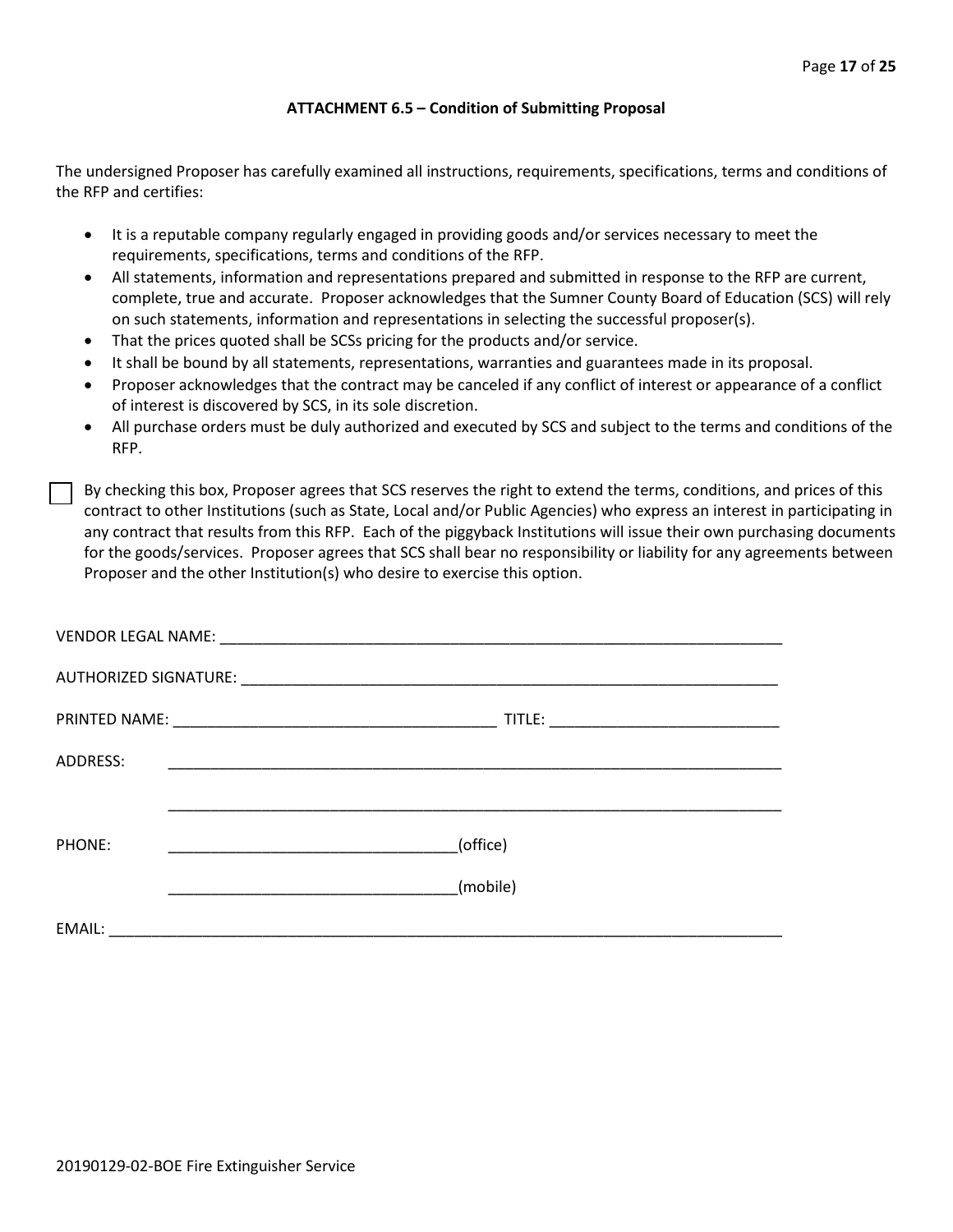#### **ATTACHMENT 6.6 – Statement of Non-Collusion**

The undersigned affirms that they are duly authorized to execute this contract, that this company, corporation, firm, partnership or individual has not prepared this proposal in collusion with any other respondent, and that the contents of this proposal as to prices, terms or conditions of said proposal have not been communicated by the undersigned nor by any employee or agent to any other person engaged in this type of business prior to the official opening of this proposal.

| Address: |          |  |  |  |  |
|----------|----------|--|--|--|--|
|          | (office) |  |  |  |  |
|          | (mobile) |  |  |  |  |
|          |          |  |  |  |  |
|          |          |  |  |  |  |
|          |          |  |  |  |  |
|          |          |  |  |  |  |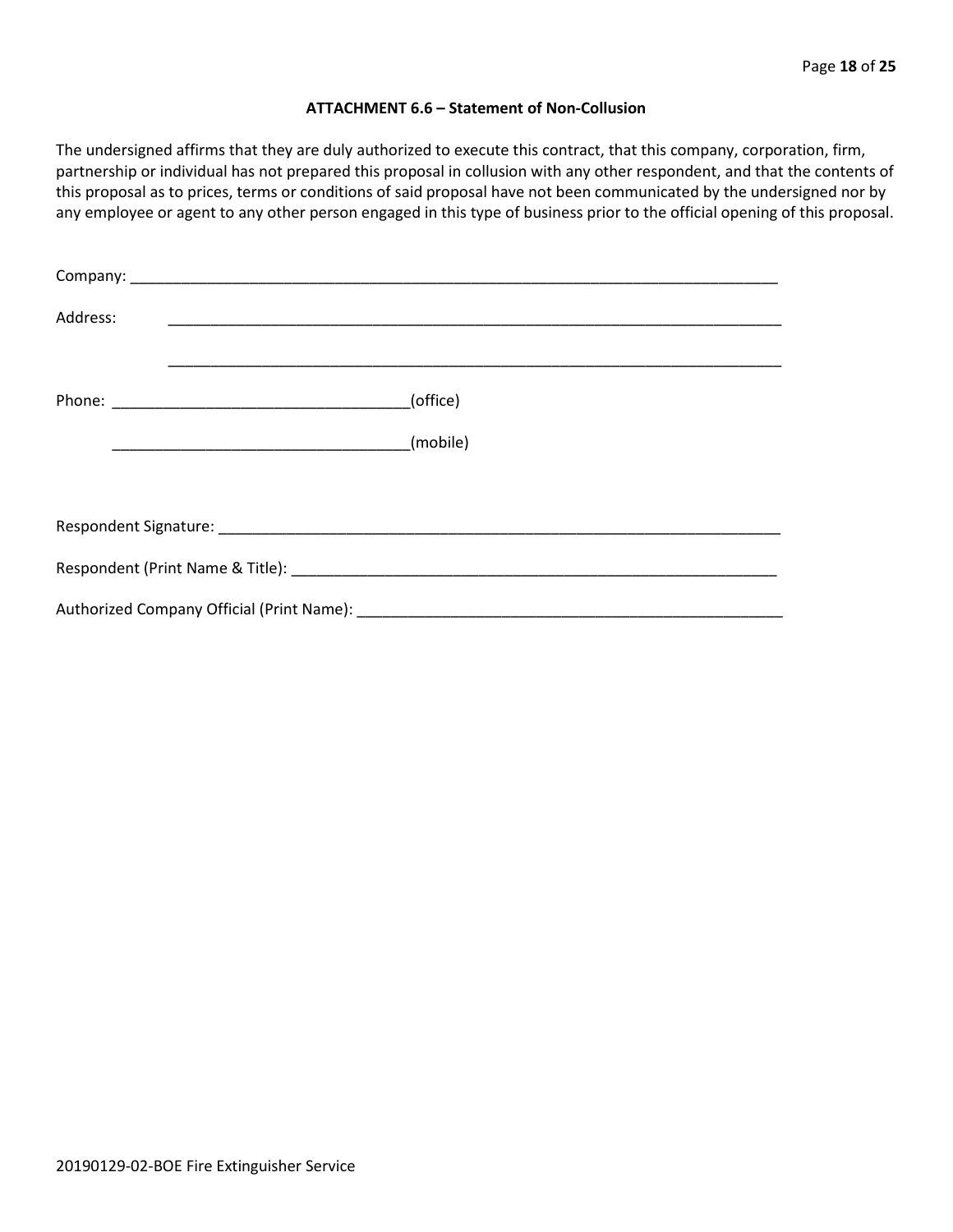#### **ATTACHMENT 6.7 – Attestation Re Personnel**

## **ATTESTATION RE PERSONNEL USED IN CONTRACT PERFORMANCE**

| CONTRACTOR LEGAL ENTITY NAME:                                          |  |
|------------------------------------------------------------------------|--|
| FEDERAL EMPLOYER IDENTIFICATION NUMBER:<br>(or Social Security Number) |  |

**The Contractor, identified above, does hereby attest, certify, warrant and assure that the Contractor shall not knowingly utilize the services of an illegal immigrant in the performance of this Contract and shall not knowingly utilize the services of any subcontractor who will utilize the services of an illegal immigrant in the performance of this Contract, T.C.A. § 12-3-309.**

SIGNATURE & DATE:

*NOTICE: This attestation MUST be signed by an individual empowered to contractually bind the Contractor.*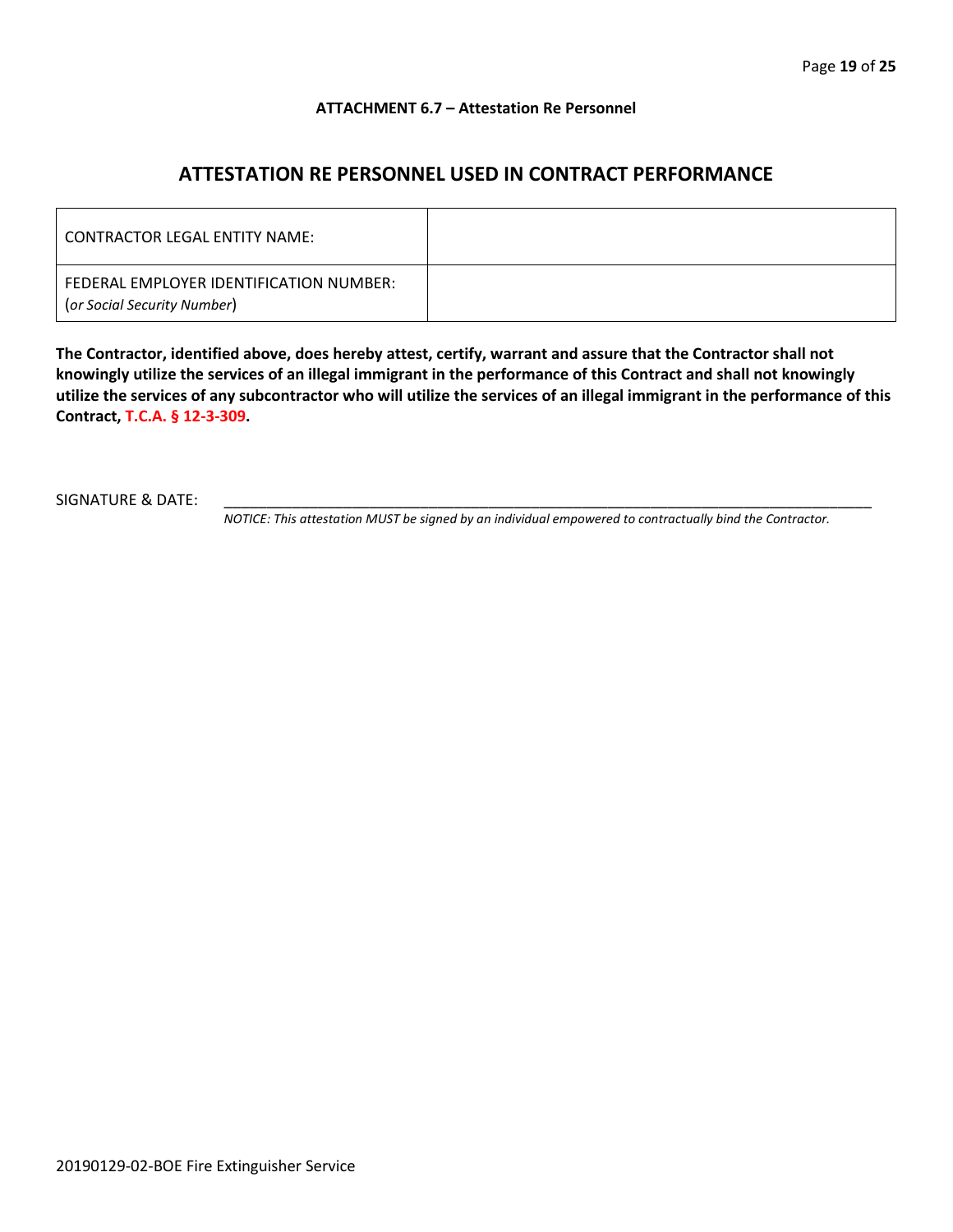#### **ATTACHMENT 6.8 – Drug Free Workplace Affidavit**

The Sumner County Board of Education is committed to maintaining a safe and productive work environment for its employees and to providing high quality service to its citizens. The goal of this policy is for Sumner County Board of Education employees and contractors to remain, or become and remain, drug-free. Abuse and dependency on alcohol and/or drugs can seriously affect the health of employees, contractors and citizens, jeopardize personal safety, impact the safety of others and impair job performance.

**STATE OF** \_\_\_\_\_\_\_\_\_\_\_\_\_\_\_\_\_\_\_\_\_\_\_\_\_\_\_\_\_\_\_\_\_

**COUNTY OF** \_\_\_\_\_\_\_\_\_\_\_\_\_\_\_\_\_\_\_\_\_\_\_\_\_\_\_\_\_\_\_\_\_

The undersigned, principal officer of

an employer of five (5) or more employees contracting with Sumner County Board of Education to provide goods or services, hereby states under oath as follows:

- 1. The undersigned is a principal officer of (hereinafter referred to as the "Company") and is duly authorized to execute this Affidavit on behalf of the Company.
- 2. The Company submits this Affidavit pursuant to T.C.A. § 50-9-113, which requires each employer with no less than five (5) employees receiving pay who contracts with the state and any local government to provide contracted services to submit an affidavit stating that such employer has a drug-free workplace program that complies with Title 50, Chapter 9 of the *Tennessee Code Annotated*.
- 3. The Company is in compliance with T.C.A. § 50-9-113 and all applicable Federal Laws, Rules and Regulations requiring a drug-free workplace program.

Further affiant saith not.

| <b>STATE OF</b>                                                                                                                                                                                  |  |           |
|--------------------------------------------------------------------------------------------------------------------------------------------------------------------------------------------------|--|-----------|
| <b>COUNTY OF</b>                                                                                                                                                                                 |  |           |
| I am personally acquainted (or proved to me on the basis of satisfactory evidence) and who acknowledged that such<br>person executed the foregoing affidavit for the purposes therein contained. |  | with whom |
|                                                                                                                                                                                                  |  |           |
| <b>Notary Public</b>                                                                                                                                                                             |  |           |

My commission expires: \_\_\_\_\_\_\_\_\_\_\_\_\_\_\_\_\_\_\_\_\_\_\_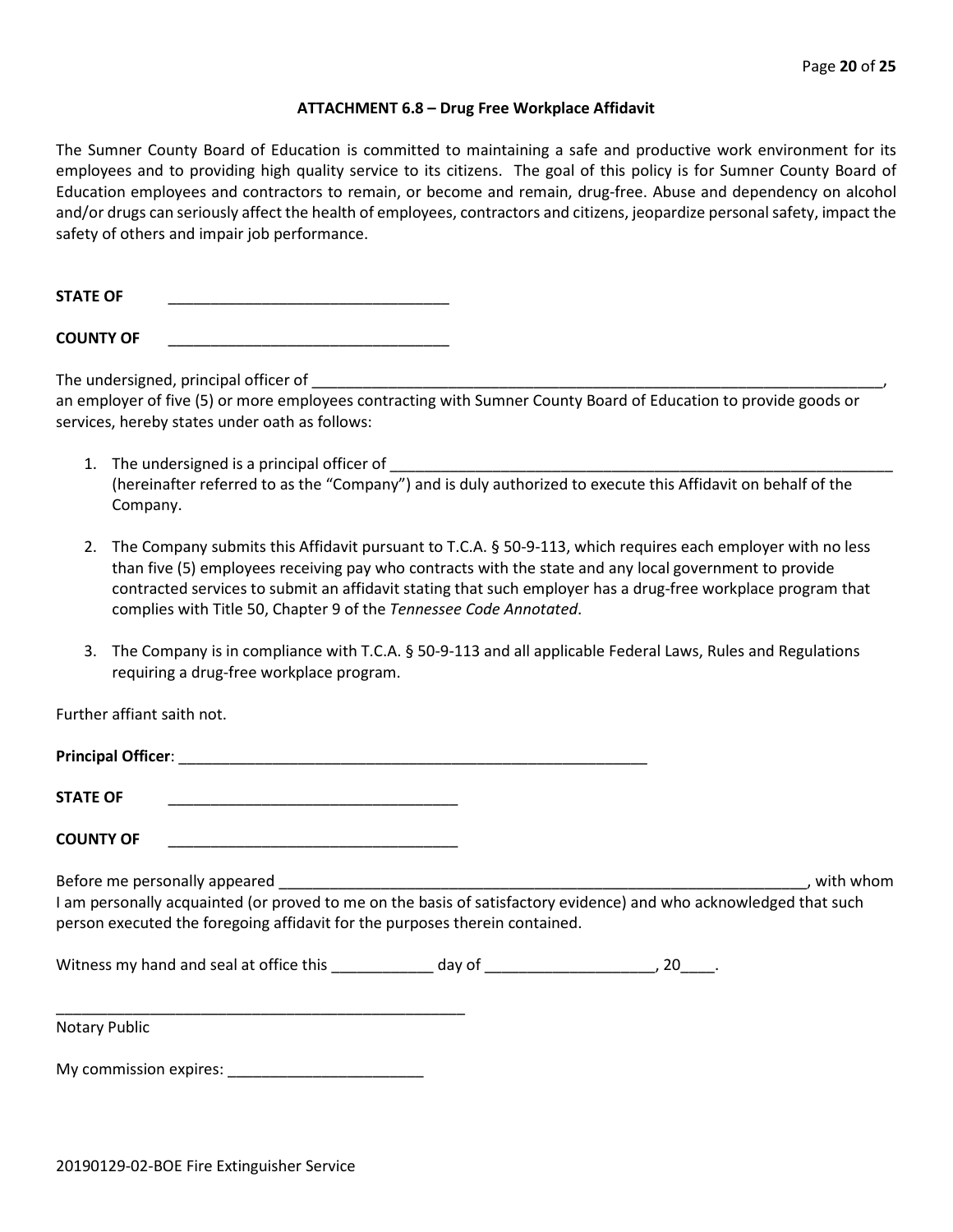#### **ATTACHMENT 6.9 – W9**

|                                                                                                                                                                                                                                                                                                                                                                                                                                                                                                                                                                                                                                                                                                                                                                                                                                                                                                                                                                                                                                                                                                                                                                                                                                                                                                                                                                | (Rev. December 2014)<br>Department of the Treasury<br>Internal Revenue Service | <b>Request for Taxpayer</b><br><b>Identification Number and Certification</b><br>1 Name (as shown on your income tax return). Name is required on this line; do not leave this line blank.<br>2 Business name/disregarded entity name, if different from above                                                                                                                                                                                                                                                                                                                                                                                                                                                                                                                                                                                                                                                                                                                                                                                                                                                   |                                                                              |                            |  |  |  |  | Give Form to the<br>requester. Do not<br>send to the IRS. |  |  |  |  |
|----------------------------------------------------------------------------------------------------------------------------------------------------------------------------------------------------------------------------------------------------------------------------------------------------------------------------------------------------------------------------------------------------------------------------------------------------------------------------------------------------------------------------------------------------------------------------------------------------------------------------------------------------------------------------------------------------------------------------------------------------------------------------------------------------------------------------------------------------------------------------------------------------------------------------------------------------------------------------------------------------------------------------------------------------------------------------------------------------------------------------------------------------------------------------------------------------------------------------------------------------------------------------------------------------------------------------------------------------------------|--------------------------------------------------------------------------------|------------------------------------------------------------------------------------------------------------------------------------------------------------------------------------------------------------------------------------------------------------------------------------------------------------------------------------------------------------------------------------------------------------------------------------------------------------------------------------------------------------------------------------------------------------------------------------------------------------------------------------------------------------------------------------------------------------------------------------------------------------------------------------------------------------------------------------------------------------------------------------------------------------------------------------------------------------------------------------------------------------------------------------------------------------------------------------------------------------------|------------------------------------------------------------------------------|----------------------------|--|--|--|--|-----------------------------------------------------------|--|--|--|--|
| N<br>Specific Instructions on page<br>4 Exemptions (codes apply only to<br>3 Check appropriate box for federal tax classification; check only one of the following seven boxes:<br>certain entities, not individuals; see<br>C Corporation<br>S Corporation Partnership<br>Trust/estate<br>Individual/sole proprietor or<br>instructions on page 3):<br>single-member LLC<br>Print or type<br>Exempt payee code (if any)<br>Limited liability company. Enter the tax classification (C=C corporation, S=S corporation, P=partnership) ▶<br>Exemption from FATCA reporting<br>Note. For a single-member LLC that is disregarded, do not check LLC; check the appropriate box in the line above for<br>the tax classification of the single-member owner.<br>code (if any)<br>(Applies to accounts maintained outside the U.S.)<br>Other (see instructions) ▶<br>5 Address (number, street, and apt. or suite no.)<br>Requester's name and address (optional)<br>6 City, state, and ZIP code<br>See<br>7 List account number(s) here (optional)                                                                                                                                                                                                                                                                                                                  |                                                                                |                                                                                                                                                                                                                                                                                                                                                                                                                                                                                                                                                                                                                                                                                                                                                                                                                                                                                                                                                                                                                                                                                                                  |                                                                              |                            |  |  |  |  |                                                           |  |  |  |  |
|                                                                                                                                                                                                                                                                                                                                                                                                                                                                                                                                                                                                                                                                                                                                                                                                                                                                                                                                                                                                                                                                                                                                                                                                                                                                                                                                                                |                                                                                |                                                                                                                                                                                                                                                                                                                                                                                                                                                                                                                                                                                                                                                                                                                                                                                                                                                                                                                                                                                                                                                                                                                  |                                                                              |                            |  |  |  |  |                                                           |  |  |  |  |
| Part I<br><b>Taxpayer Identification Number (TIN)</b><br>Social security number<br>Enter your TIN in the appropriate box. The TIN provided must match the name given on line 1 to avoid<br>backup withholding. For individuals, this is generally your social security number (SSN). However, for a<br>resident alien, sole proprietor, or disregarded entity, see the Part I instructions on page 3. For other<br>-<br>entities, it is your employer identification number (EIN). If you do not have a number, see How to get a<br>TIN on page 3.<br>or<br><b>Employer identification number</b><br>Note. If the account is in more than one name, see the instructions for line 1 and the chart on page 4 for<br>guidelines on whose number to enter.<br>-                                                                                                                                                                                                                                                                                                                                                                                                                                                                                                                                                                                                   |                                                                                |                                                                                                                                                                                                                                                                                                                                                                                                                                                                                                                                                                                                                                                                                                                                                                                                                                                                                                                                                                                                                                                                                                                  |                                                                              |                            |  |  |  |  |                                                           |  |  |  |  |
|                                                                                                                                                                                                                                                                                                                                                                                                                                                                                                                                                                                                                                                                                                                                                                                                                                                                                                                                                                                                                                                                                                                                                                                                                                                                                                                                                                | <b>Certification</b>                                                           |                                                                                                                                                                                                                                                                                                                                                                                                                                                                                                                                                                                                                                                                                                                                                                                                                                                                                                                                                                                                                                                                                                                  |                                                                              |                            |  |  |  |  |                                                           |  |  |  |  |
| Part II                                                                                                                                                                                                                                                                                                                                                                                                                                                                                                                                                                                                                                                                                                                                                                                                                                                                                                                                                                                                                                                                                                                                                                                                                                                                                                                                                        | Under penalties of perjury, I certify that:                                    |                                                                                                                                                                                                                                                                                                                                                                                                                                                                                                                                                                                                                                                                                                                                                                                                                                                                                                                                                                                                                                                                                                                  |                                                                              |                            |  |  |  |  |                                                           |  |  |  |  |
| 1. The number shown on this form is my correct taxpayer identification number (or I am waiting for a number to be issued to me); and<br>2. I am not subject to backup withholding because: (a) I am exempt from backup withholding, or (b) I have not been notified by the Internal Revenue<br>Service (IRS) that I am subject to backup withholding as a result of a failure to report all interest or dividends, or (c) the IRS has notified me that I am<br>no longer subject to backup withholding; and<br>3. I am a U.S. citizen or other U.S. person (defined below); and<br>4. The FATCA code(s) entered on this form (if any) indicating that I am exempt from FATCA reporting is correct.<br>Certification instructions. You must cross out item 2 above if you have been notified by the IRS that you are currently subject to backup withholding<br>because you have failed to report all interest and dividends on your tax return. For real estate transactions, item 2 does not apply. For mortgage<br>interest paid, acquisition or abandonment of secured property, cancellation of debt, contributions to an individual retirement arrangement (IRA), and<br>generally, payments other than interest and dividends, you are not required to sign the certification, but you must provide your correct TIN. See the<br>instructions on page 3. |                                                                                |                                                                                                                                                                                                                                                                                                                                                                                                                                                                                                                                                                                                                                                                                                                                                                                                                                                                                                                                                                                                                                                                                                                  |                                                                              |                            |  |  |  |  |                                                           |  |  |  |  |
| Sign                                                                                                                                                                                                                                                                                                                                                                                                                                                                                                                                                                                                                                                                                                                                                                                                                                                                                                                                                                                                                                                                                                                                                                                                                                                                                                                                                           | Signature of                                                                   |                                                                                                                                                                                                                                                                                                                                                                                                                                                                                                                                                                                                                                                                                                                                                                                                                                                                                                                                                                                                                                                                                                                  |                                                                              |                            |  |  |  |  |                                                           |  |  |  |  |
| Here                                                                                                                                                                                                                                                                                                                                                                                                                                                                                                                                                                                                                                                                                                                                                                                                                                                                                                                                                                                                                                                                                                                                                                                                                                                                                                                                                           | U.S. person ▶<br><b>General Instructions</b>                                   |                                                                                                                                                                                                                                                                                                                                                                                                                                                                                                                                                                                                                                                                                                                                                                                                                                                                                                                                                                                                                                                                                                                  | · Form 1098 (home mortgage interest), 1098-E (student loan interest), 1098-T | Date $\blacktriangleright$ |  |  |  |  |                                                           |  |  |  |  |
| Section references are to the Internal Revenue Code unless otherwise noted.<br>Future developments. Information about developments affecting Form W-9 (such<br>as legislation enacted after we release it) is at www.irs.gov/fw9.<br><b>Purpose of Form</b><br>An individual or entity (Form W-9 requester) who is required to file an information<br>return with the IRS must obtain your correct taxpayer identification number (TIN)<br>which may be your social security number (SSN), individual taxpayer identification<br>number (ITIN), adoption taxpayer identification number (ATIN), or employer<br>identification number (EIN), to report on an information return the amount paid to<br>you, or other amount reportable on an information return. Examples of information<br>returns include, but are not limited to, the following:<br>· Form 1099-INT (interest earned or paid)<br>. Form 1099-DIV (dividends, including those from stocks or mutual funds)<br>* Form 1099-MISC (various types of income, prizes, awards, or gross proceeds)<br>. Form 1099-B (stock or mutual fund sales and certain other transactions by<br>brokers)                                                                                                                                                                                                         |                                                                                | (tuition)<br>· Form 1099-C (canceled debt)<br>. Form 1099-A (acquisition or abandonment of secured property)<br>Use Form W-9 only if you are a U.S. person (including a resident alien), to<br>provide your correct TIN.<br>If you do not return Form W-9 to the requester with a TIN, you might be subject<br>to backup withholding. See What is backup withholding? on page 2.<br>By signing the filled-out form, you:<br>1. Certify that the TIN you are giving is correct (or you are waiting for a number<br>to be issued).<br>2. Certify that you are not subject to backup withholding, or<br>3. Claim exemption from backup withholding if you are a U.S. exempt payee. If<br>applicable, you are also certifying that as a U.S. person, your allocable share of<br>any partnership income from a U.S. trade or business is not subject to the<br>withholding tax on foreign partners' share of effectively connected income, and<br>4. Certify that FATCA code(s) entered on this form (if any) indicating that you are<br>exempt from the FATCA reporting, is correct. See What is FATCA reporting? on |                                                                              |                            |  |  |  |  |                                                           |  |  |  |  |
|                                                                                                                                                                                                                                                                                                                                                                                                                                                                                                                                                                                                                                                                                                                                                                                                                                                                                                                                                                                                                                                                                                                                                                                                                                                                                                                                                                |                                                                                | · Form 1099-S (proceeds from real estate transactions)<br>. Form 1099-K (merchant card and third party network transactions)                                                                                                                                                                                                                                                                                                                                                                                                                                                                                                                                                                                                                                                                                                                                                                                                                                                                                                                                                                                     | page 2 for further information.                                              |                            |  |  |  |  |                                                           |  |  |  |  |

Cat. No. 10231X

Form W-9 (Rev. 12-2014)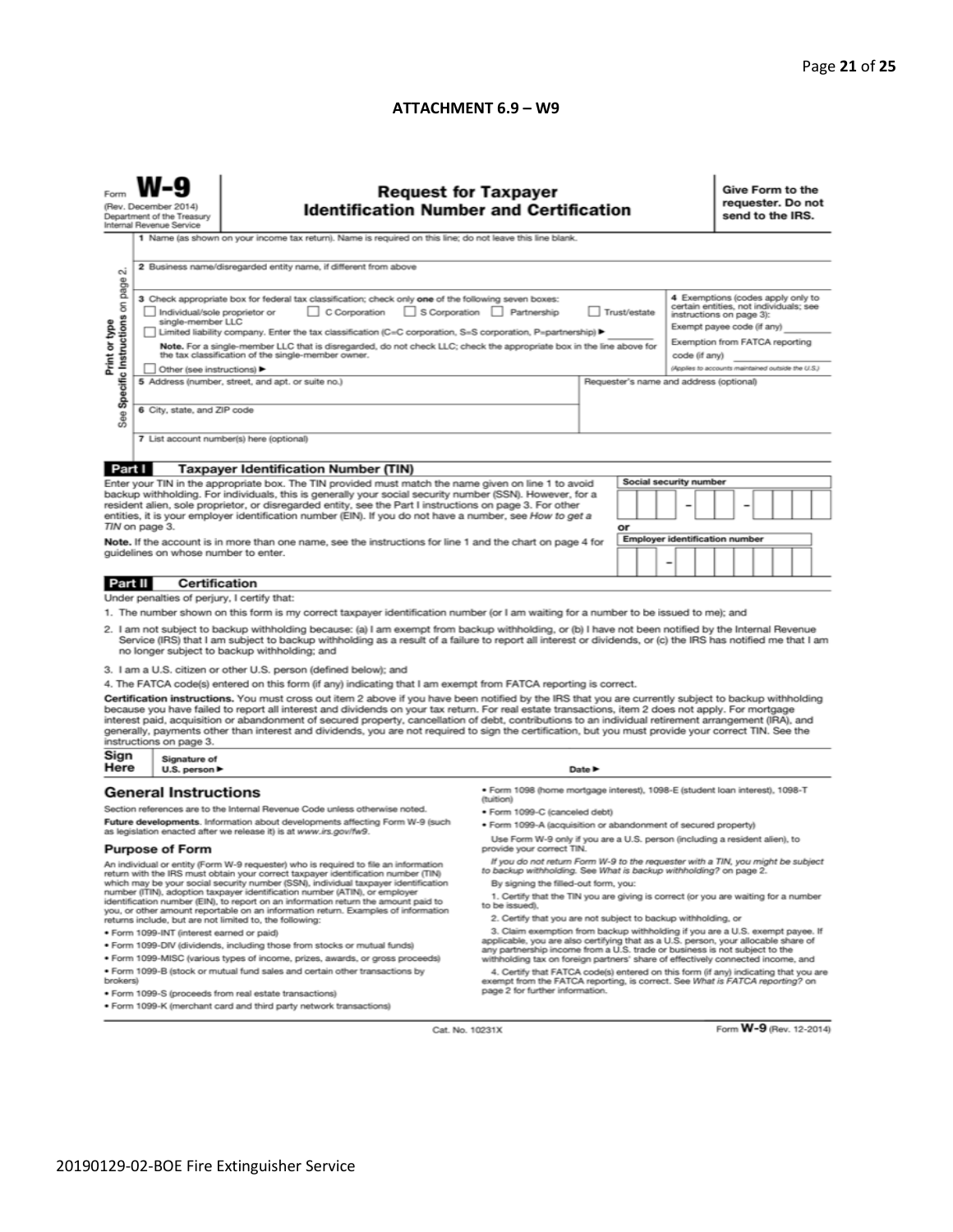#### **ATTACHMENT 6.10 – Standard Terms & Conditions SUMNER COUNTY BOARD OF EDUCATION (SCS)**

#### **1. PREPARATION AND SUBMISSION OF BID.**

- **a.** Failure to examine any drawings**,** specifications, or instructions will be at the proposer's risk. Any deviation from the stated terms, conditions and specifications must be coordinated with and approved in writing by the SCS Purchasing Supervisor.
- **b.** RFP SUBMITTAL / SIGNATURE: Proposal shall give the full name and business address of the bidder. If the proposer is a corporation, the name shall be stated as it is in the corporate charter. Proposals must be signed in ink by the proposer's authorized agent. Unsigned proposals will be rejected. Proposals are to be sealed and the outside of the envelope is to reference the RFP number. The person signing the proposal must show their title, and if requested by the institution, must furnish satisfactory proof of his or her authority to bind his or her company in contract. Proposer understands that by submitting a proposal with an authorized signature, it shall constitute an offer to SCS. Proposals must be typewritten or in ink; otherwise they may not be considered. Purchase orders will be issued to the firm name appearing on the W9. Facsimile responses will not be considered.
- **c.** SCS is not responsible for any costs incurred by any vendor pursuant to the RFP. The vendor shall be responsible for all costs incurred in connection with the preparation and submission of its proposal.
- **d.** All proposers must be in compliance with T.C.A. § 62-6-119 at the time of proposal submission and provide evidence of compliance with the applicable provisions of the chapter before such proposal may be considered.
- **e.** Proposals are to be received in the location designated in the RFP no later than the specified date and time. Late submissions will NOT be opened or considered.
- **f.** No erasures permitted. Errors may be crossed out and corrections printed in ink or typewritten adjacent to error and must be initialed in ink by person signing the proposal.
- **g.** Specifications: Reference to available specifications shall be sufficient to make the terms of the specifications binding on the proposer. The use of the name of a manufacturer, or any special brand or make in describing an item does not restrict the proposer to that manufacturer or specific article, unless specifically stated. Comparable products of other manufacturers will be considered if proof of compatibility is contained in the proposal. Proposers are required to notify SCSs Purchasing Supervisor whenever specifications/procedures are not perceived to be fair and open. The articles on which the proposal is submitted must be equal or superior to that specified. Informative and Descriptive Literature: The proposer must show brand or trade names of the articles proposed, when applicable. It shall be the responsibility of the proposer, including proposer's whose product is referenced, to furnish with the proposer such specifications, catalog pages, brochures or other data as will provide an adequate basis for determining the quality and functional capabilities of the product offered. Failure to provide this data may be considered valid justification for rejection of proposer.
- **h.** Samples: Samples of items when called for, must be furnished free of expense, and if not destroyed will, upon proposer's request within ten (10) days of RFP opening, be returned at the proposer's expense. Each sample must be labeled with the proposer's name, manufacturer's brand name and number, RFP number and item reference.
- **i.** Time of Performance: The number of calendar days in which delivery is to be made after receipt of order shall be stated in the RFP and may be a factor in making an award, price notwithstanding. If no delivery time is stated in the bid, bidder agrees that delivery is to be made within two weeks (10 business days) of order.
- **j.** Transportation and delivery charges should be included in the price and be fully prepaid by the vendor to the destination specified in the RFP. Proposal prices shall include delivery of all items F.O.B. destination.
- **k.** New materials and supplies must be delivered unless otherwise specifically stated in the RFP.
- **l.** Alternate/multiple bids will not be considered unless specifically called for in the RFP.
- **m.** Only proposals submitted on RFP forms furnished by SCS will be considered.
- n. By signing this RFP where indicated, the proposer agrees to strictly abide by all local, state and federal statutes and regulations. The proposer further certifies that this proposer is made without collusion or fraud.
- **o.** Error in Proposal. In case of error in the extension of prices in the proposal, the unit price will govern. Late submissions will NOT be opened or considered. Proposers are cautioned to verify their proposals before submission, as amendments received after the ITB deadline will not be considered. No proposals shall be altered, amended or withdrawn after opening. After proposal opening, a proposer may withdraw a proposal only when there is obvious clerical error such as a misplaced decimal point, or when enforcement of the proposal would impose unconscionable hardship due to an error in the proposal resulting in a quotation substantially below the other proposals received. Proposal withdrawals will be considered only upon written request of the proposer.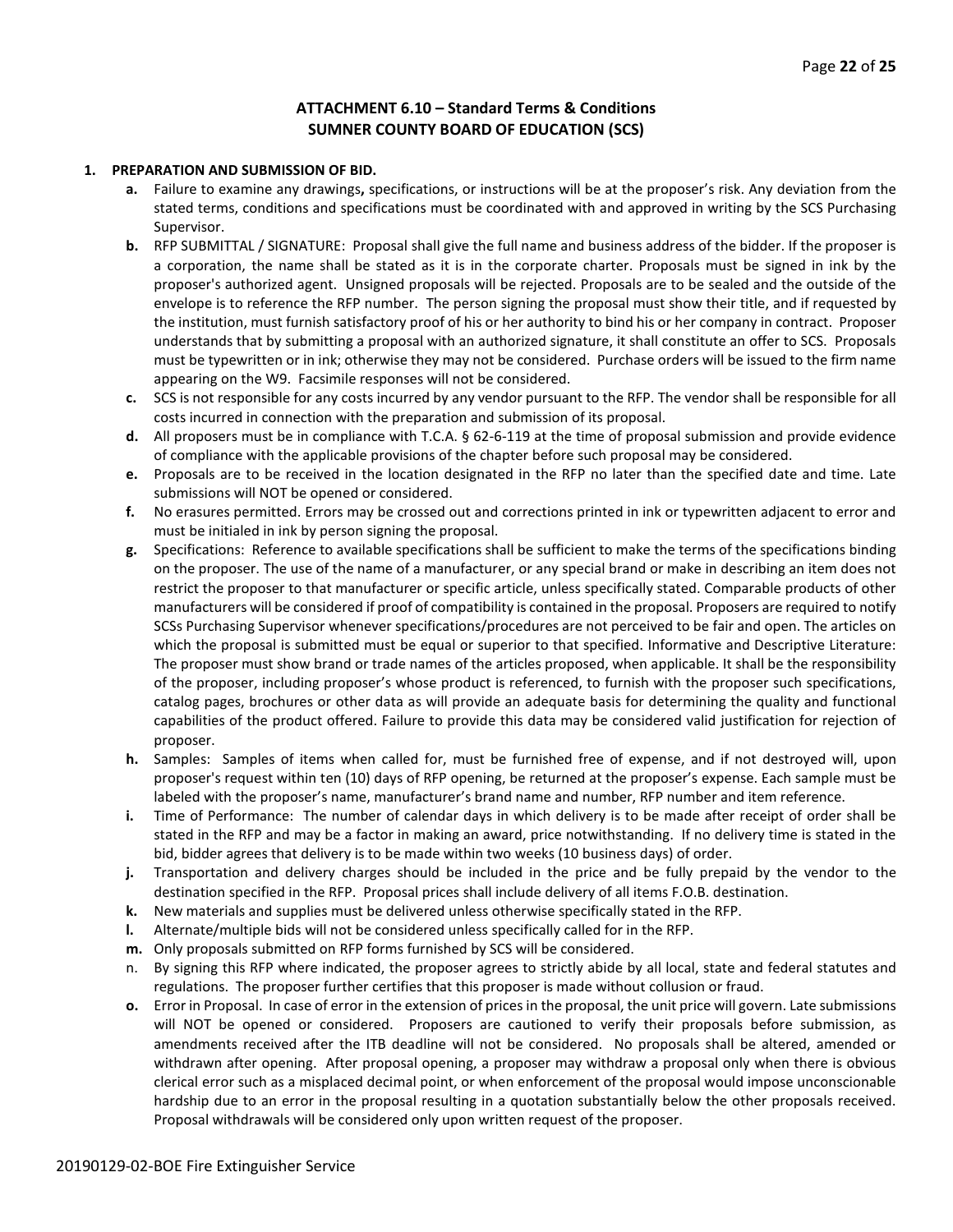- **2. OPEN RECORDS.** In order to comply with the provisions of the Tennessee Open Records Act, all proposals will be publicly opened and are subject to public inspection after the award upon written request. Proposers may be present at ITB opening. Summary information will be posted the SCS website, www.sumnerschools.org under the Invitation to Bid link.
- **3. ACCEPTANCE AND AWARD.** SCS reserves the right to reject any and all proposals and to waive any informality in proposals and, unless otherwise specified by the proposer to accept any item in the proposal. Action to reject all proposals shall be taken for unreasonably high prices, errors in the proposal documents, cessation of need, unavailability of funds, or any other reason approved by SCS.
	- a. Contracts and purchases will be made with the lowest, responsive, responsible, qualified proposer. The quality of the articles to be supplied, their conformity with the specifications, their suitability to the requirements of the Institution, cash discount offered, and the delivery terms will be taken into consideration.
	- b. Any deviation from these stated terms, specifications and conditions must be coordinated with and approved in writing by the Purchasing Supervisor.
	- c. Prices quoted on the response (if any) are to be considered firm and binding until the said equipment, supplies or services are in the possession of SCS.
	- d. SCS reserves the right to order more or less than the quantity listed in the proposal.
	- e. If a proposer fails to state a time within which a proposal must be accepted, it is understood and agreed that SCS shall have ninety (90) days to accept.
	- f. No purchase or contract is authorized or valid until the issuance of a SCS purchase order in accordance with SCS policy. No SCS employee is authorized to purchase equipment, supplies or services prior to the issuance of such a purchase order.
	- g. The contract may not be assigned without written SCS consent.
	- h. If the appropriate space is marked on the ITB, other Institutions (such as State, Local and/or Public Agencies) may purchase off the contract during the same period as SCS.
	- i. The awarded proposer will be required to post a performance and payment bond in the amount of 25% of the contract price if it exceeds \$100,000 as stated by T.C.A. §12-4-201.
	- j. If the project cost is in excess of \$25,000 a performance bond must be secured by the requesting part in an amount equal to the market improvement value.
- **4. PAYMENT**. Payment terms must be specified in the proposal, including any discounts for early payment. Partial payments will not be approved unless justification for such payment can be shown. Terms will be NET 30 days. Payment will not be made until the conditions and specifications of the RFP are inspected and approved as conforming by persons appointed by SCS.
- **5. DEFAULT OF SELECTED VENDOR.** In case of vendor default, SCS may procure the articles or services from other sources and hold the defaulting vendor responsible for any resulting cost. If the awarded vendor violates any terms of their response, the contract, SCS policy or any law, they may be disqualified from proposing for a period of two years for minor violations or longer for major violations. Proposals from disqualified proposers will not be accepted during the period of disqualification.
- **6. INSPECTION OF PURCHASES.** Articles received which are not equivalent will not be accepted and will be picked up by the vendor or returned to vendor, shipping charges collect. SCS shall have a reasonable period in which to inspect and accept or reject materials without liability. If necessity requires SCS to use nonconforming materials, an appropriate reduction in payment may be made.
- **7. TAXES.** SCS is tax exempt; do not include taxes in quotation. Vendors making improvements or additions to or performing repair work on real property for SCS are liable for any applicable sales or use tax on tangible personal property used in connection with the contract or furnished to vendors by the state for use under the contract.
- **8. NONDISCRIMINATION.** SCS is an equal opportunity employer. SCS and bidder agree to comply with Titles VI and VII of the Civil Rights Act of 1964, Title IX of the Education Amendments of 1972, Section 504 of the Rehabilitation Act of 1973, Executive Order 11,246, the Americans with Disabilities Act of 1990 and the related regulations to each. Each party assures that it will not discriminate against any individual including, but not limited to employees or applicants for employment and/or students, because of race, religion, creed, color, sex, age, disability, veteran status or national origin. In the event that any claims should arise with regards to violations of any such local, state or federal law, statues, rule or regulations, the vendor will indemnify and hold SCS harmless for any damages, including court costs or attorney fees, which might be incurred.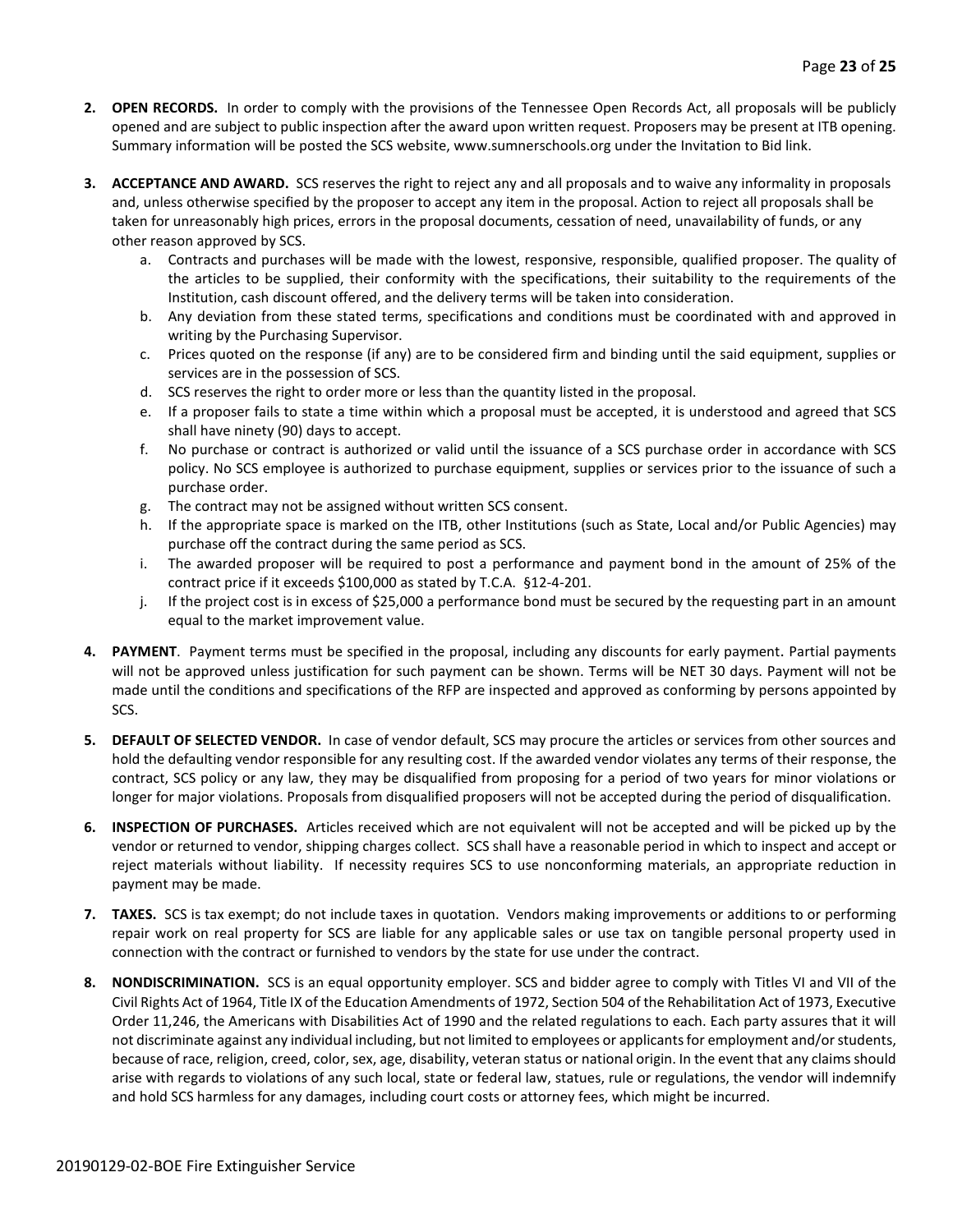- **9. PROHIBITIONS/NO VENDOR CONTRACT FORM.** Acceptance of gifts from vendors is prohibited. T.C.A. §12-4-106. The contract documents for purchase under this RFP shall consist of the successful proposer's bid and SCSs purchase order. **The proposer may request exceptions to terms and conditions and/or request SCS to accept other terms and conditions by means of subsequent documents such as invoices, warranty agreements, license agreements, etc. All subsequent document shall be open to revision for impermissible language. SCS reserves the right to render the proposal unresponsive and subject the proposal to rejection if successful terms cannot be negotiated.**
- **10. PROHIBITION ON HIRING ILLEGAL IMMIGRANTS.** Tennessee Public Chapter No. 878 of 2006, T.C.A. §12-3-309, requires that Contractor attest in writing that Contractor will not knowingly utilize the services of illegal immigrants in the performance of this Contract and will not knowingly utilize the services of any subcontractor, if permitted under this Contract, who will utilize the services of illegal immigrants in the performance of this Contract. The attestation shall be made on the form, Attestation re Personnel Used in Contract Performance ("the Attestation"), which is attached and hereby incorporated by this reference.
- **11. SALES AND USE TAX.** Before the Purchase Order/Contract resulting from this RFP/RFQ is signed, the apparent successful proposer must be registered with the Department of Revenue for the collection of Tennessee sales and use tax as required by T.C.A. §12-3-306.
- **12. ASSIGNMENT.** Neither the vendor nor SCS may assign this agreement without prior written consent of the other party.
- **13. LIABILITIES.** The vendor shall indemnify SCS against liability for any suits, actions or claims of any character arising from or relating to the performance under this agreement by the vendor or its subcontractors. SCS has no obligation for the payment of any judgement or the settlement of any claim made against the vendor or its subcontractors as a result of obligations under this contract.
- **14. APPLICABLE LAW.** Any contract shall be interpreted under the laws and statutes of the State of Tennessee. SCS does not enter into contracts which provide for mediation or arbitration. Any action arising from any contract made from this RFP shall be brought in the state courts in Sumner County, TN or in the United States Federal District Court for the Middle District of Tennessee.

Additionally, it is a violation of state statutes to purchase materials, supplies, services or any other item from a vendor that is a commissioner, official, employee or board member that has any financial or beneficial interest in such transaction, T.C.A. §12-4-101.

- **15. FUNDS**. The Proposer understands and accepts the non-appropriation of funds provision of SCS.
- **16. DATA PRIVACY AND SECURITY**. Personal Information (PI) includes but is not limited to that information protected by HIPAA, the HITECH Act, FERPA, or Gramm-Leach-Bliley) or such information which would allow a third party to gain access to the personal, medical or financial records of any of any party. Vendor represents and warrants that its collection, access, use, storage, disposal and disclosure of PI complies with all applicable federal and state privacy and data protection laws. Vendor represents and warrants that Vendor will maintain compliance with the SSAE 16 standard, and shall undertake any audits and risk assessments Vendor deems necessary to maintain compliance with SSAE16. If PI provided by SCS to Vendor is subject to FERPA. Vendor agrees that in its handling of FERPA data it will perform as a school official as that term is defined by FERPA regulations. Vendor acknowledges that its improper disclosure or re-disclosure of PI covered by FERPA may, under certain circumstances, result in Vendor's exclusion from eligibility to contract with SCS for at least five (5) years. Vendor shall provide SCS with the name and contact information for an employee of Vendor who shall serve as SCS's primary security contact and shall be available to assist Customer twenty-four (24) hours per day, seven (7) days per week as a contact in resolving obligations associated with any security incident in which it is reasonably suspected that there has been a breach of information security. Vendor shall immediately mitigate or resolve any Security Incident, at Vendor's expense and in accordance with applicable privacy rights, laws, regulations and standards. Vendor shall reimburse SCS for actual costs incurred by SCS in responding to, and mitigating damages caused by, any Security Incident, including all costs of notice and/or remediation incurred under applicable law as a result of the Security Incident.
- **17. IRAN DIVESTMENT ACT.** By submission of this proposal, each proposer and each person signing on behalf of any proposer certified, and in the case of a joint proposal, each party thereto certifies as to its own organization, under penalty of perjury, that to the best of its knowledge and belief that each proposer is not on the list created pursuant to T.C.A. §12-12- 106.